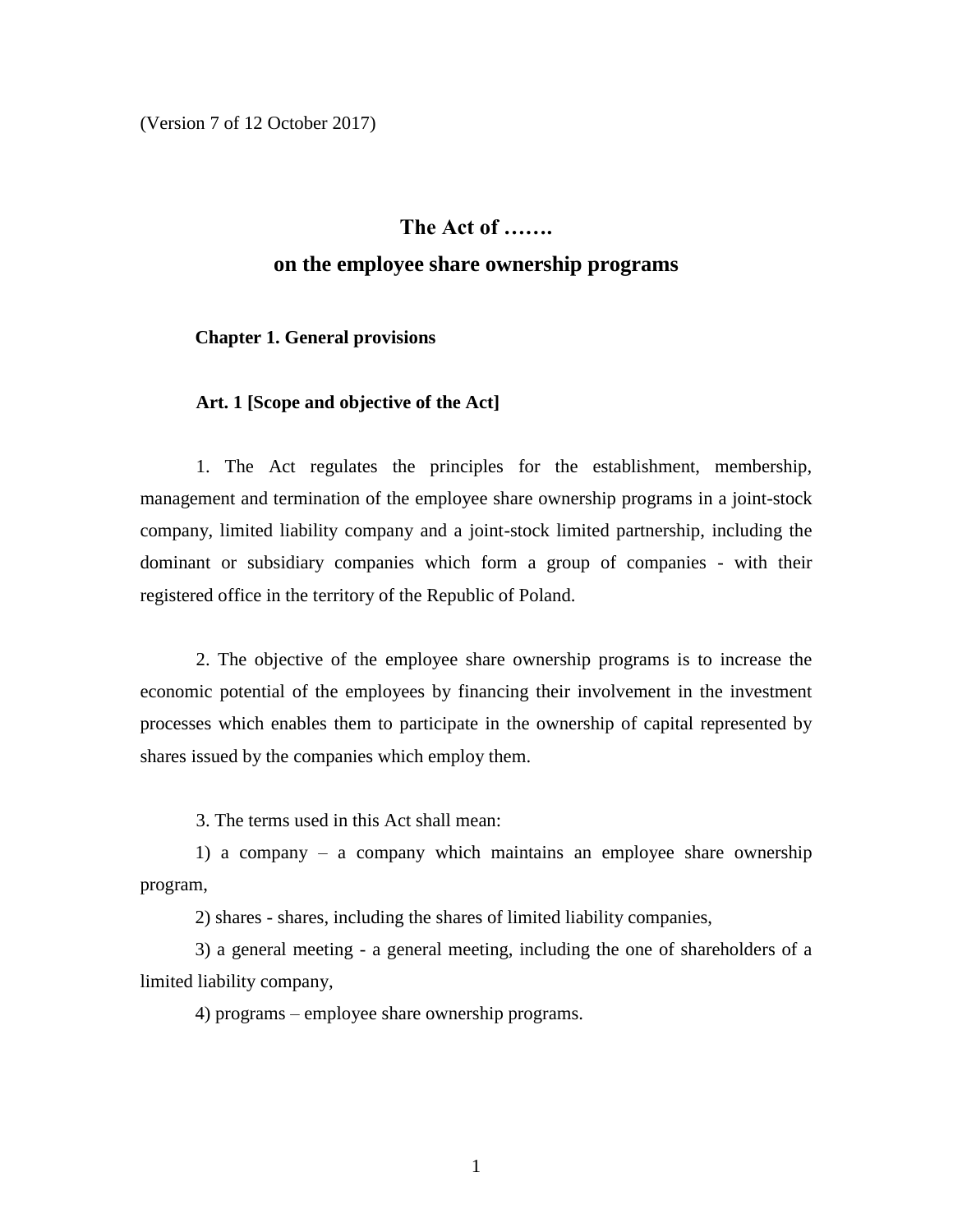4. The Act does not violate the Act of 30 August 1996 on the commercialisation and certain employee rights (uniform text: Journal of Laws of 2016, item 981, as amended) and the Act of 20 April 2004 on the employee pension schemes (uniform text: Journal of Laws of 2014, item 710, as amended).

# **Art. 2 [Definition and subject matter of the employee share ownership program]**

1. The employee share ownership program shall imply financing of the taking up or acquisition by employees of shares of the company maintaining the program, execute the rights from the shares and use them under the principles specified herein, subject to the provisions of the Commercial Companies Code.

2. Financing of the taking up or acquisition of the shares mentioned in par. 1 and disposition of those shares shall use the tax allowances specified in separate provisions.

3. The subject matter of the employee share ownership program shall consist of arranging and carrying out investments to enable the employees to obtain funds intended for taking up or acquiring shares issued by the companies which employ them.

#### **Art. 3 [Right to maintain the employee share ownership program]**

1. Any company which has been carrying out economic activity for not less than twenty-four months and which employs at least twenty employees (full-time equivalent) shall have the right to maintain the employee share ownership program mentioned in Art. 1(1).

2. The company may maintain one or more employee share ownership programs which may differ in the way the taking up or acquisition of the shares for the eligible employees is financed.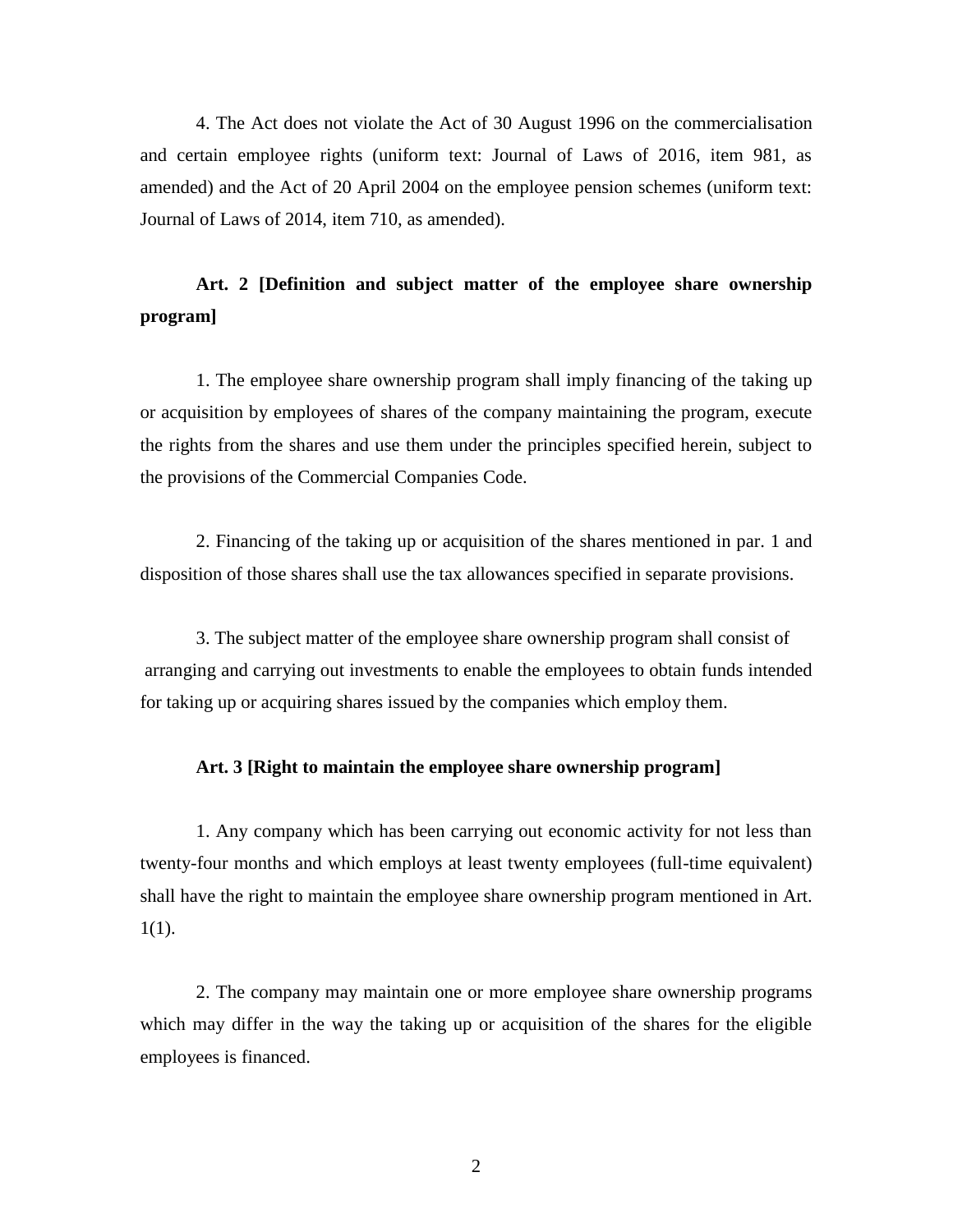3. A group of companies may maintain a common employee share ownership program to cover the employees of all or some of the group companies.

4. The company may maintain the employee share ownership program if it is assumed that the eligible employees shall take up or acquire shares representing not less than five percent of the share capital of the company within a period of up to ten years from the date the program has been established.

### **Art. 4 [Types of the employee share ownership programs]**

1. The employee share ownership programs may be non-leveraged or leveraged internally or leveraged externally.

2. The non- leveraged employee share ownership program shall be financed from the own funds of the employees which are participants of the employee share ownership program. The financial support may also come from the own funds of the eligible employees in the form of one-time or regular parts of the remuneration for work which have been granted by the company for this purpose. The funds must neither exceed 20% of the value of the wage bill of the company nor the total or a part of the funds from the employees' participation in the profits of the company in the form of the bonuses they have received or of other types of remuneration from other sources than the wage bill of the company.

3. The internally leveraged employee share ownership program shall be financed from the own funds of the company for taking up or acquiring the company's treasury shares to offer them to the employees or by providing financial aid by the company for taking up or acquiring the shares as employee shares, in particular by granting the employees loans for this purpose. The funds must not exceed 20% of the wage bill of the company.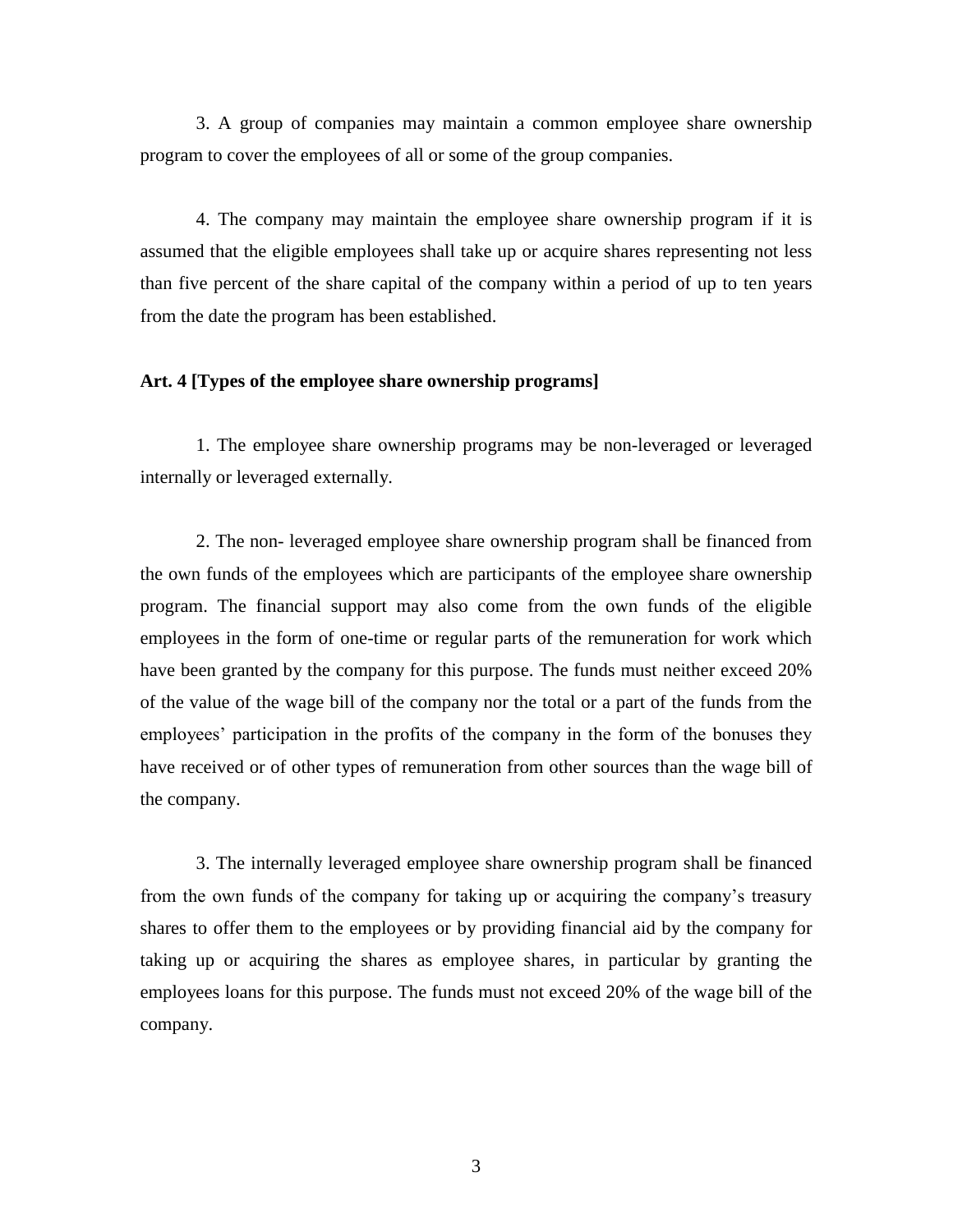4. The externally leveraged employee share ownership program shall be financed from the externally obtained funds by the company for the employees to take up or acquire the company's shares as employee shares, in particular from a bank credit, loans, the issuance of bonds or the issuance of other financial instruments or by the company's granting a guarantee or any other surety for the respective credit or with the use of other means to finance the employee share ownership.

5. The company may issue shares dedicated for eligible employees or dispose its own shares to them below the market value of those shares.

6. The company may issue shares to the eligible employees without remuneration (free shares) provided that part of them are taken up or acquired from the company for a remuneration. The company shall determine the number of free shares in comparison with the number of shares issued to the eligible employees for a remuneration.

# **Art. 5 [Persons eligible to become participants of the employee share ownership program]**

1. Those employed by the company under an employment contract or any other legal relationship for a period of at least one year, who have reached the age of eighteen years and have submitted declarations of membership of the employee share ownership program, as mentioned in Art. 13(2), shall be eligible to become members of the employee share ownership program. The eligibility to become a member of the employee share ownership program shall be determined as of the date of the declaration mentioned in the first sentence.

2. The employees of the company who own more than one fifth of the share capital of the company shall not be eligible to become members of the employee share ownership program. That also refers to the situation in which the shares held by an employee of the company are allocated in different employee share ownership programs of the company.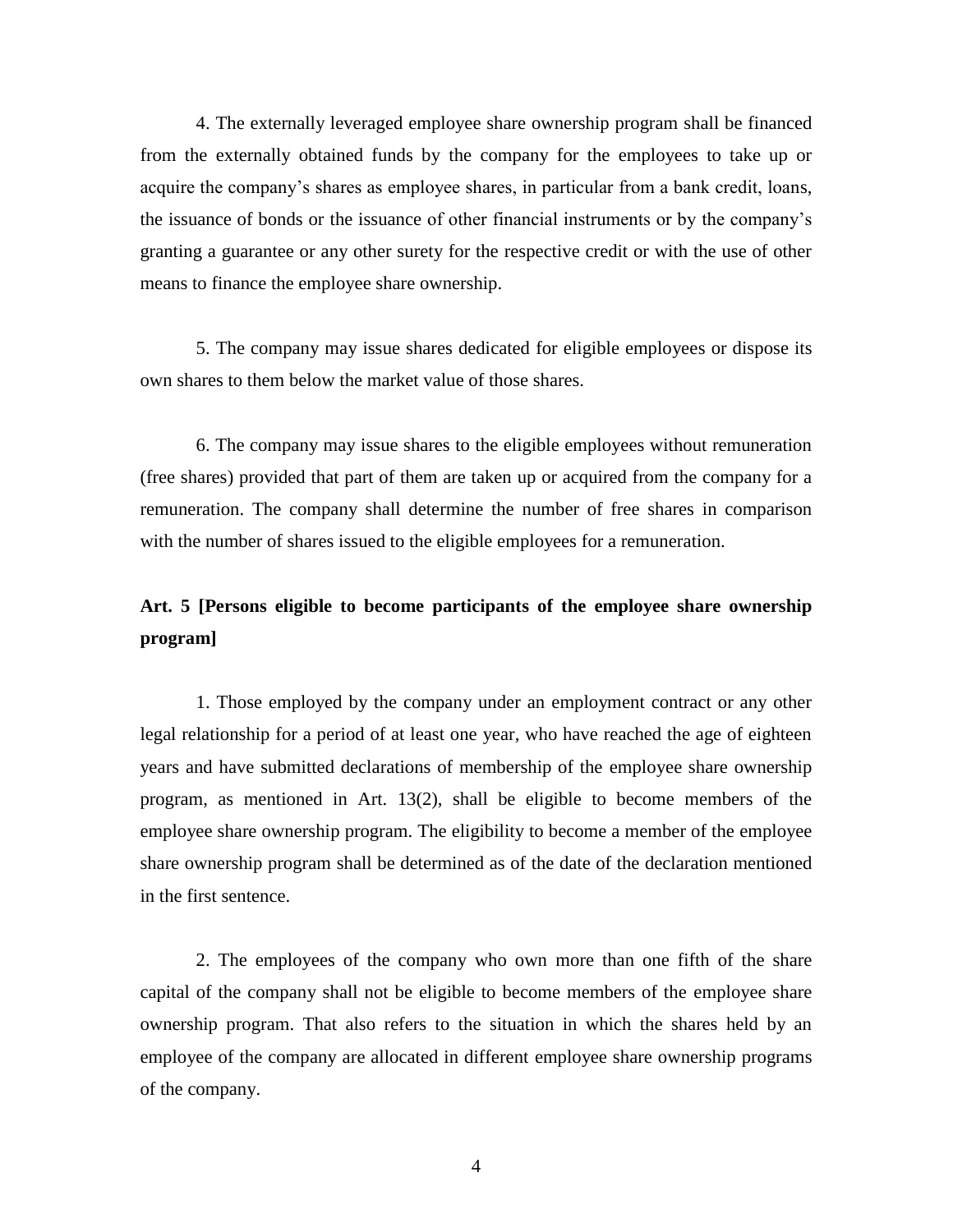3. The scope of eligibility to become a participant of the employee share ownership program shall be determined in the contract for maintaining the employee share ownership program to be concluded between the company and its employees who are eligible to become participants of that program. By determining the scope of eligibility, as mentioned in the first sentence, the contract shall particularly take into account the service period, the characteristics of the position and the qualifications of the eligible person.

4. Physical persons who are employed by the company on a full-time basis or for a period of up to one year shall have the right to take up the subscription warrants issued by the company for its shares under the principles specified by the company.

5. The eligible employees may take up or acquire bonds convertible into the company's shares or shares with priority rights and the subscription warrants issued by the company for its shares under the principles specified by the company.

6. The eligible employees may participate in the establishment of the employee share ownership program under the principles specified in Art. 7-17 or join the already existing program by submitting the declaration, as mentioned in Art. 13(2).

7. Shall the contract for maintaining the employee share ownership program provide so, the eligibility to become a member of the employee share ownership program may be exercised by taking up or acquiring the shares issued by companies of the group of companies other than the company which employs the eligible employees. The principles for taking up or acquiring such shares shall be determined in the contract for maintaining the employee share ownership program of the company which employs the eligible employees. The eligible employees may take up the employee shares only in one company of the group of companies. The provisions of par. 4-6 shall apply accordingly.

#### **Art. 6 [Definitions]**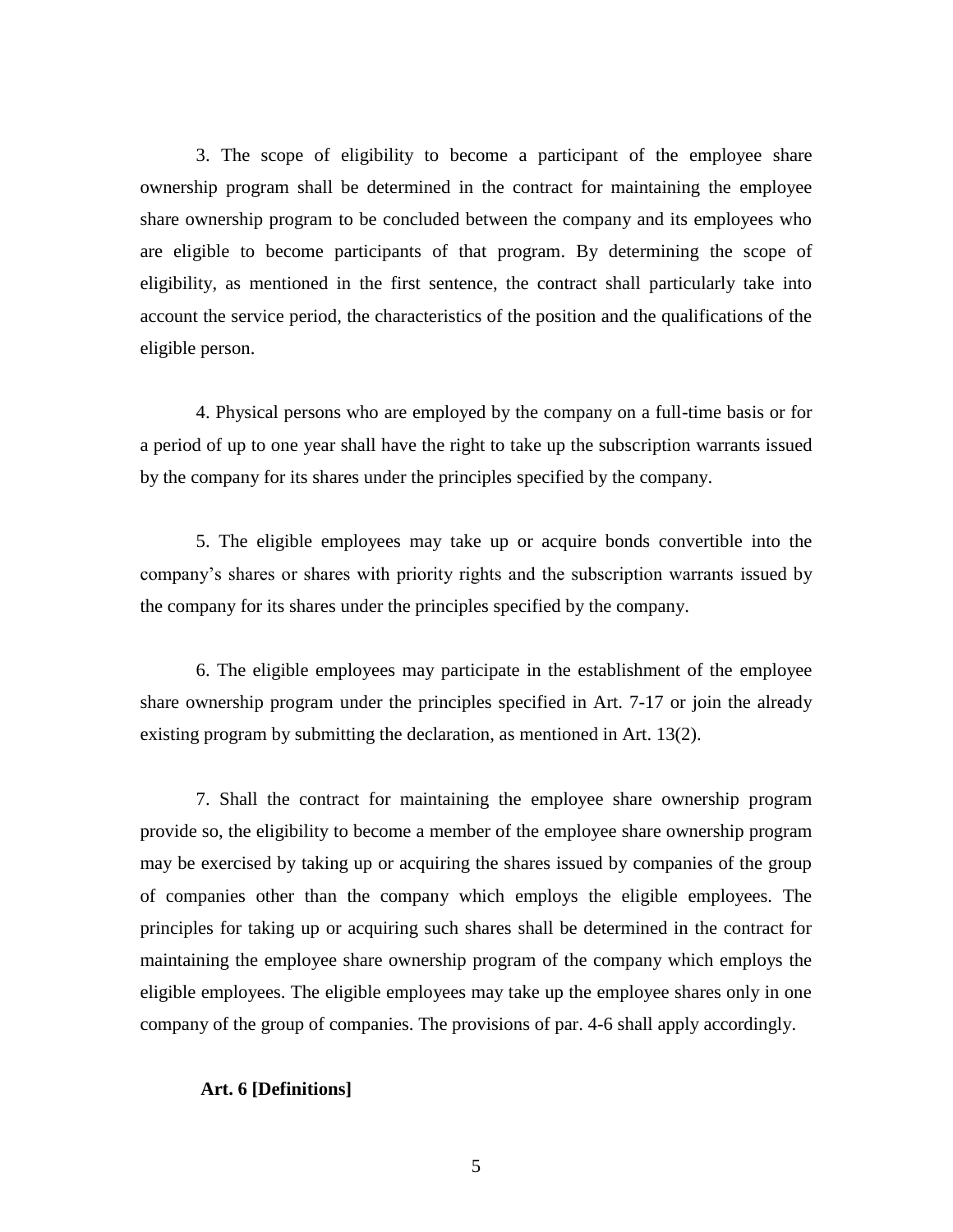The terms used in this Act shall mean:

1) an employee share ownership program - the financing of taking up or acquiring shares, as mentioned in Art. 2(1),

2) a company maintaining the employee share ownership program - the company mentioned in Art. 1(1), which maintains one or more employee share ownership programs under the principles specified by the Act,

3) employees eligible to become members of the employee share ownership program or eligible employees - the persons mentioned in Art. 5(1),

4) an non-leveraged employee share ownership program - the employee share ownership program mentioned in Art. 4(2),

5) an internally leveraged employee share ownership program - the employee share ownership program mentioned in Art. 4(3),

6) an externally leveraged employee share ownership scheme - the employee share ownership program mentioned in Art. 4(4),

7) a manager of the employee share ownership program - a legal person or a physical person, which fulfils the requirements mentioned in Art. 18(2-5) and which has concluded a contract for managing the program with the company maintaining the employee share ownership program,

8) a contract for maintaining the employee share ownership program - a contract concluded with the company maintaining the employee share ownership program and its eligible employees who have submitted declarations of membership of the program, fulfilling the requirements as to the form and content mentioned in Art. 14(3) and Art. 15,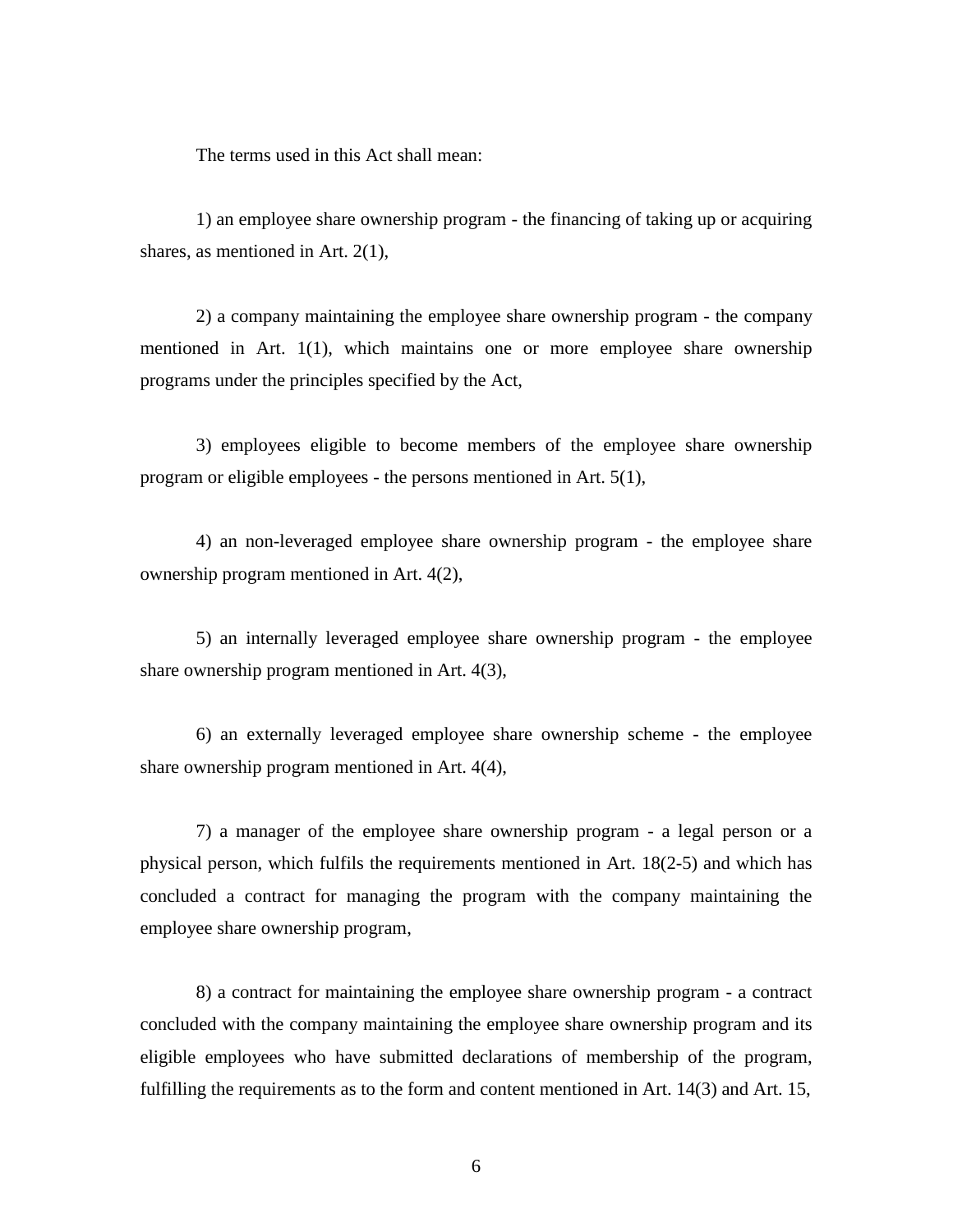9) a contract for managing the employee share ownership program - a contract concluded with the company maintaining the employee share ownership program and the manager of the program, fulfilling the requirements as to the form and content mentioned in Art. 19,

10) an organising committee of the employee share ownership program - a committee composed of representatives of the employees and of members of the management board of the company, appointed in the mode of Art. 9 to establish the employee share ownership program in the company, in particular to cause the contract for maintaining the employee share ownership program to be concluded,

11) employee shares - shares of the company maintaining the employee share ownership program being in the autonomous possession until the expiry of the employment relationship, taken up or acquired by the employees of the company, as well as shares of any other company of the group of companies taken up or acquired in place of the shares of the company maintaining the employee share ownership program, which employs the eligible employees,

12) allocated employee shares - the shares mentioned in Art. 21(2) sentence 2,

13) unallocated employee shares - the shares mentioned in Art. 21(2) sentence 3,

14) employee accounts - accounts with the employee shares allocated to them under the employee share ownership program,

15) a depository for employee shares - a depository maintained by the management board of the company in the mode of Art. 17(2-6), in which the documents of the employee shares are deposited or the dematerialised shares are registered, to exclude the possibility that the shares may be managed by their owners until the expiry of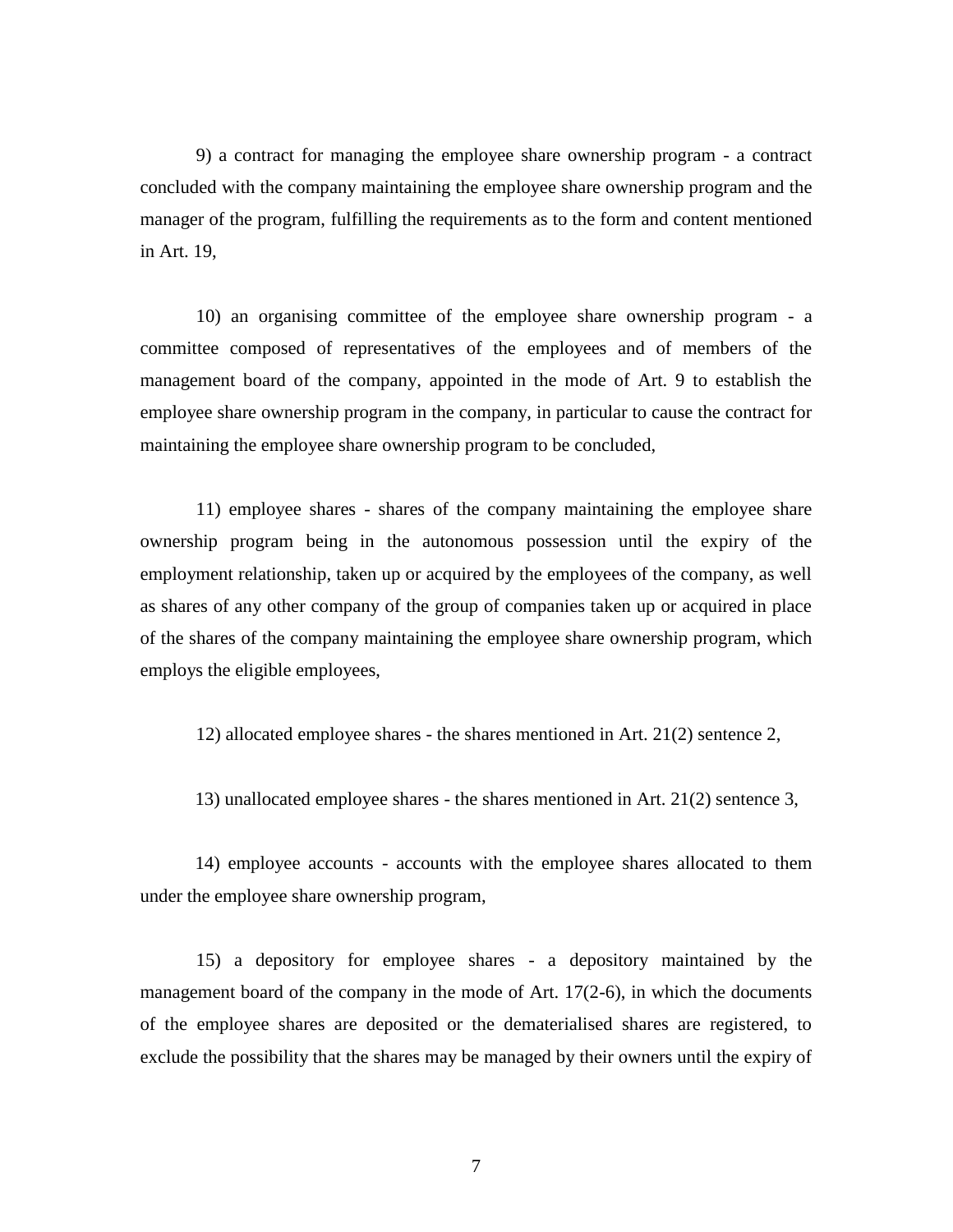the employment relationship with the company maintaining the employee share ownership program,

16) a dividend - a share in the profit of a limited liability company, as mentioned in Art. 191 § 1 of the Commercial Companies Code, or a divided in a joint-stock company, as mentioned in Art. 347 § 1 of the Commercial Companies Code.

### **Chapter 2 - Establishing the employee share ownership program**

### **Art. 7 [Request for establishing the employee share ownership program]**

1. The employee share ownership program shall be established in the company at the request of:

1) at least five employees chosen by the eligible employees representing not less than ten percent of all the persons employed by the company under an employment contract or any other legal relationship, or appointed by an ordinary majority of the trade union organizations which are active in the company, or

2) the management board of the company upon the consent of the supervisory board, or

3) the shareholders representing at least one fourth of the share capital of the company.

2. In the situations mentioned in par. 1 points 1 and 3, the request shall be submitted to the company operating through its management board.

#### **Art. 8 [Consent for establishing the employee share ownership program]**

1. In the situations mentioned in par. 1 points 1 and 3, the employee share ownership program may be established upon the consent of the company.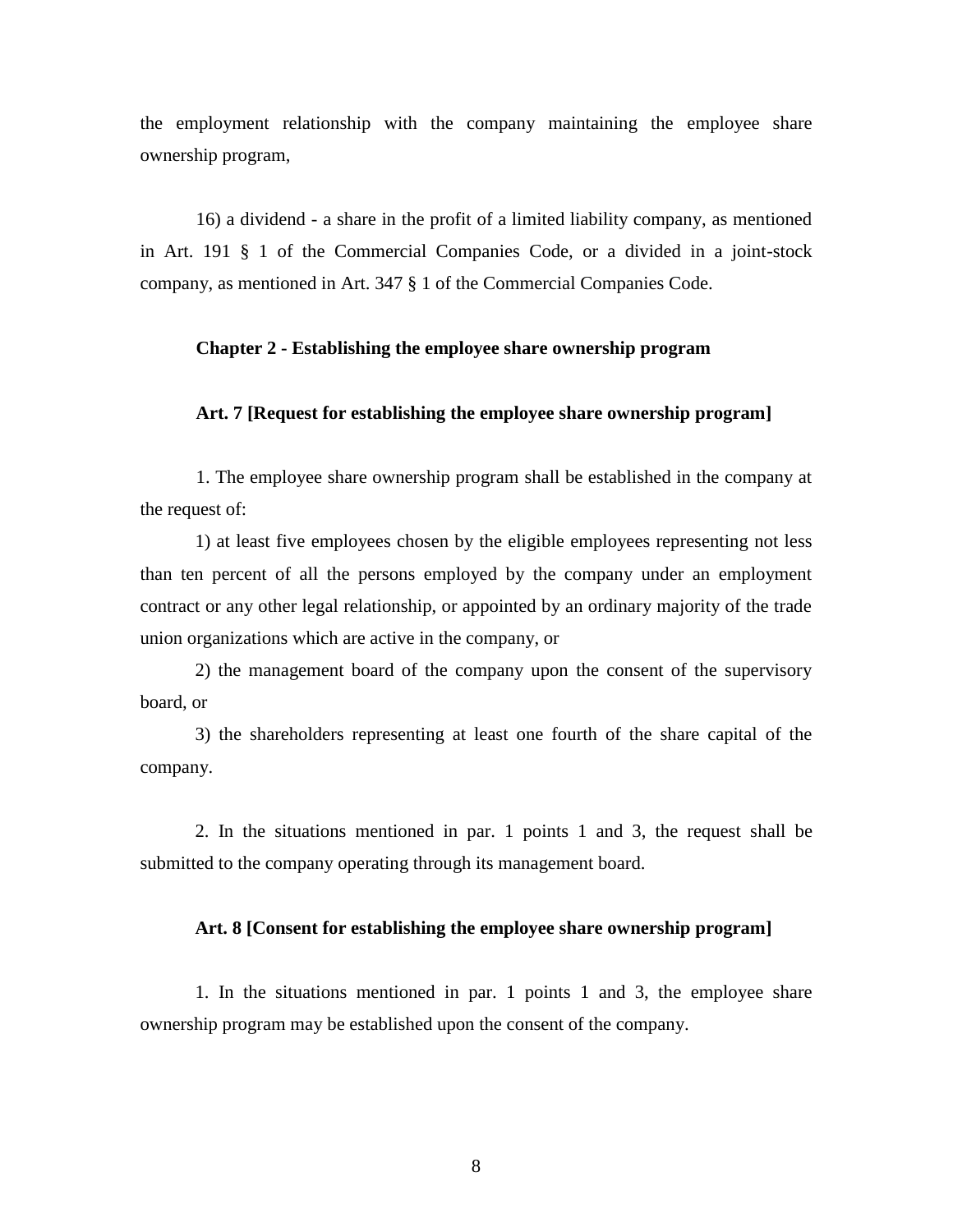2. The consent shall be granted by the management board upon consulting the supervisory board. In the limited liability company which does not have the supervisory board, the opinion is expressed by the general meeting of shareholders.

### **Art. 9 [Organising committee of the employee share ownership program]**

1. The employees requesting the establishment of the employee share ownership program in the company, which employs them, form with members of the management board of the company an organising committee of the employee share ownership program by appointing its members.

2. The organising committee shall have from three to nine members. The employees of the company shall form not less than two thirds of the membership of the organising committee. The member of the management board of the company appointed by a resolution of the management board shall preside over the organising committee. The membership of the organising committee may include the member of the supervisory board of the company appointed by its resolution.

3. The organising committee shall adopt resolutions by an absolute majority of votes provided that the president of the committee shall vote for the resolution.

4. Shall the request for establishing the employee share ownership program be submitted by the management board of the company or by the eligible shareholders, the provisions of par. 1-3 shall apply accordingly. The employees of the company appointed in the mode of Art.  $7(1)(1)$  shall be then members of the organising committee representing the employees.

5. Members of the organising committee shall perform their function without a remuneration. Members of the organising committee may have their justified costs reimbursed. The operational costs of the organising committee shall be borne by the company.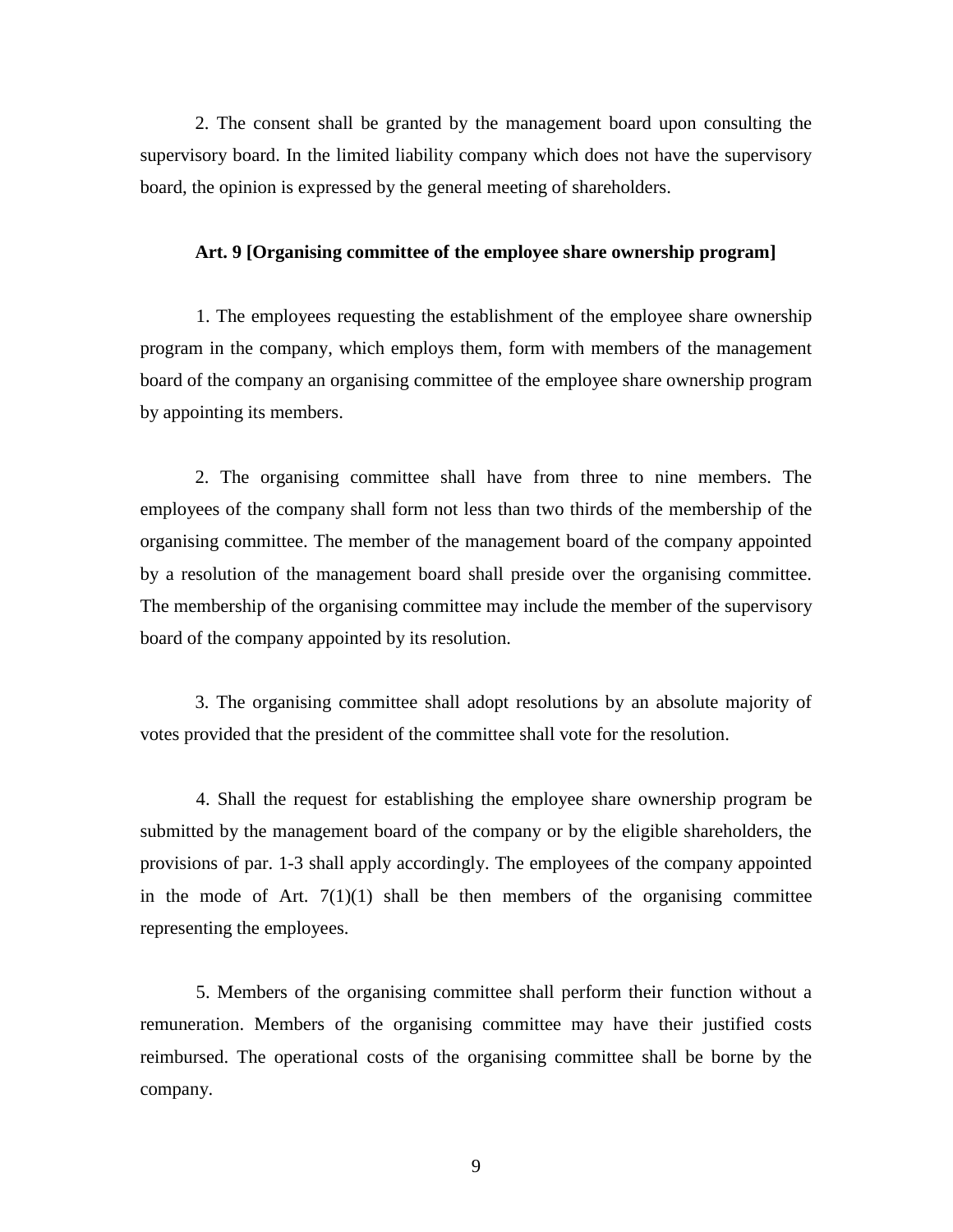6. The organising committee may appoint experts at the cost of the company, and it may contract an external provider to prepare a concept for the employee share ownership program and to draft the required documents.

# **Art. 10 [Negotiations over the draft contract for maintaining the employee share ownership program]**

1. The organising committee shall prepare a draft contract for maintaining the employee share ownership program. The draft shall be up for negotiation within the organising committee, between its members representing the employees and those representing the company.

2. The draft contract for maintaining the employee share ownership program shall be accompanied by:

1) the financial statements of the company for the last financial year,

2) the valuation of the enterprise of the company and the proposed issue price for the shares of the company offered to the employees,

3) the report on the general economic and financial situation of the company, including its market position and the forecasted development during a period of not less than five upcoming years,

4) the draft rules and regulations of the employee share ownership program, as mentioned in Art. 16.

# **Art. 11 [Convening a meeting of the employees eligible to become members of the employee share ownership program]**

1. Having agreed the content of the draft contract for maintaining the employee share ownership program, the organising committee shall convene a meeting of all the employees eligible to become members of the employee share ownership program. The meeting shall be convened in a way which is used by the employer to communicate with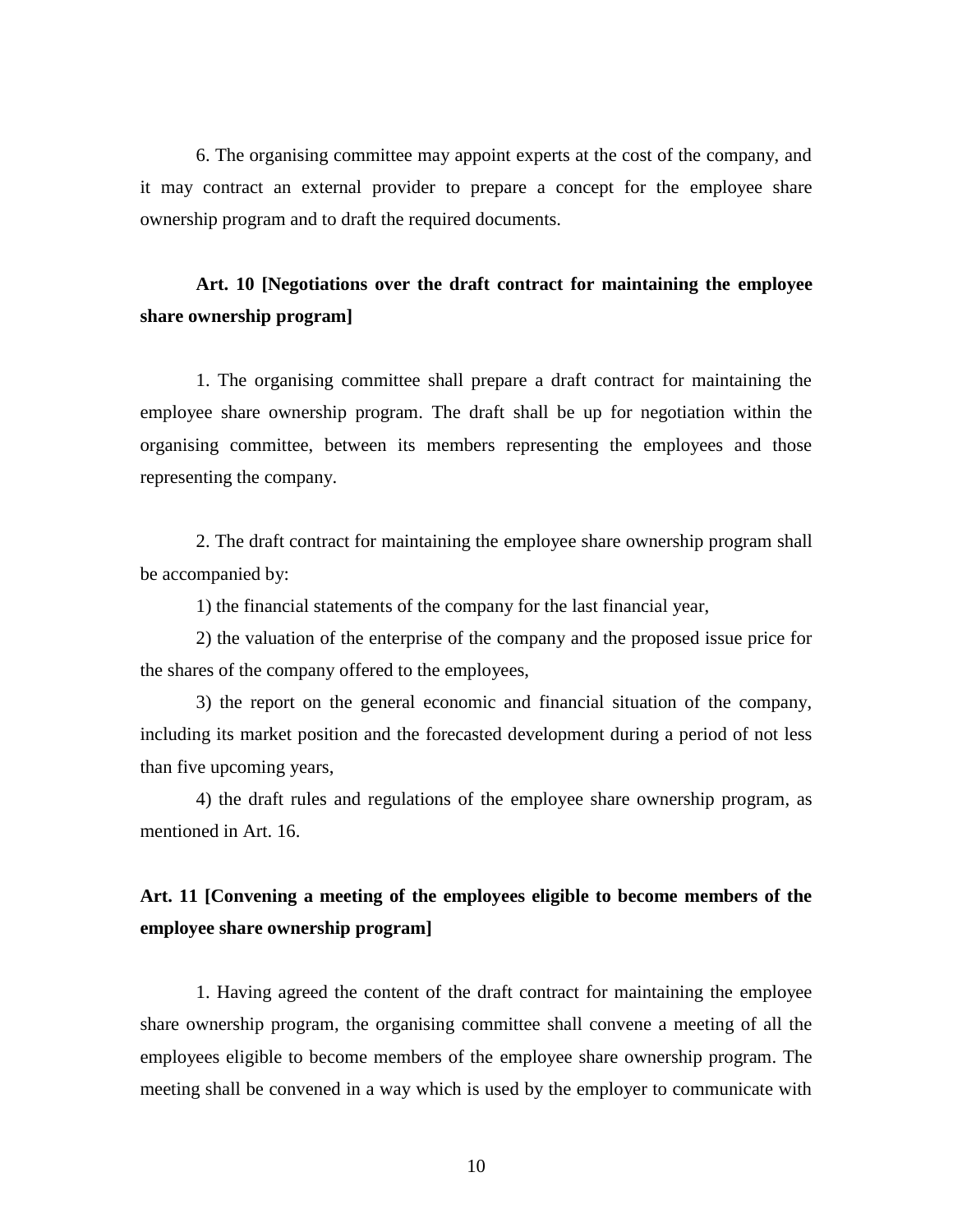the employees in the particular work establishment, or by placing an announcement in a usual place in the work establishment in case there is no such way of communication. The meeting shall be held not earlier than two weeks after the date the notifications have been sent and the meeting has been announced.

2. The notification shall specify the time and place of the meeting mentioned in par. 2, as well as be accompanied by a draft contract for maintaining the employee share ownership program with annexes and by the report prepared by the organising committee about the objectives and advantages of the employee share ownership program and about the manner in which the program is financed and managed.

3. Shall the company employ more than three hundred employees, the organising committee shall convene a meeting of delegates of the employees eligible to become members of the employee share ownership program. The delegates shall be elected on the basis of the rules and regulations prepared by the organising committee. The rules and regulations for electing the delegates of the employees eligible to become members of the employee share ownership program shall take into account the principles of universality and representativeness of the election. The provisions of par. 1-2 shall apply accordingly.

### **Art. 12 [Time of establishing the employee share ownership program]**

The employee share ownership program shall be established upon concluding the contract for maintaining the employee share ownership program in accordance with Art. 14-16 provided that not less than one fourth of the eligible employees have submitted declarations of membership of the program in accordance with Art. 13(2-5), subject to Art. 13(6).

# **Art. 13 [Adopting a resolution on approving the contract for maintaining the employee share ownership program]**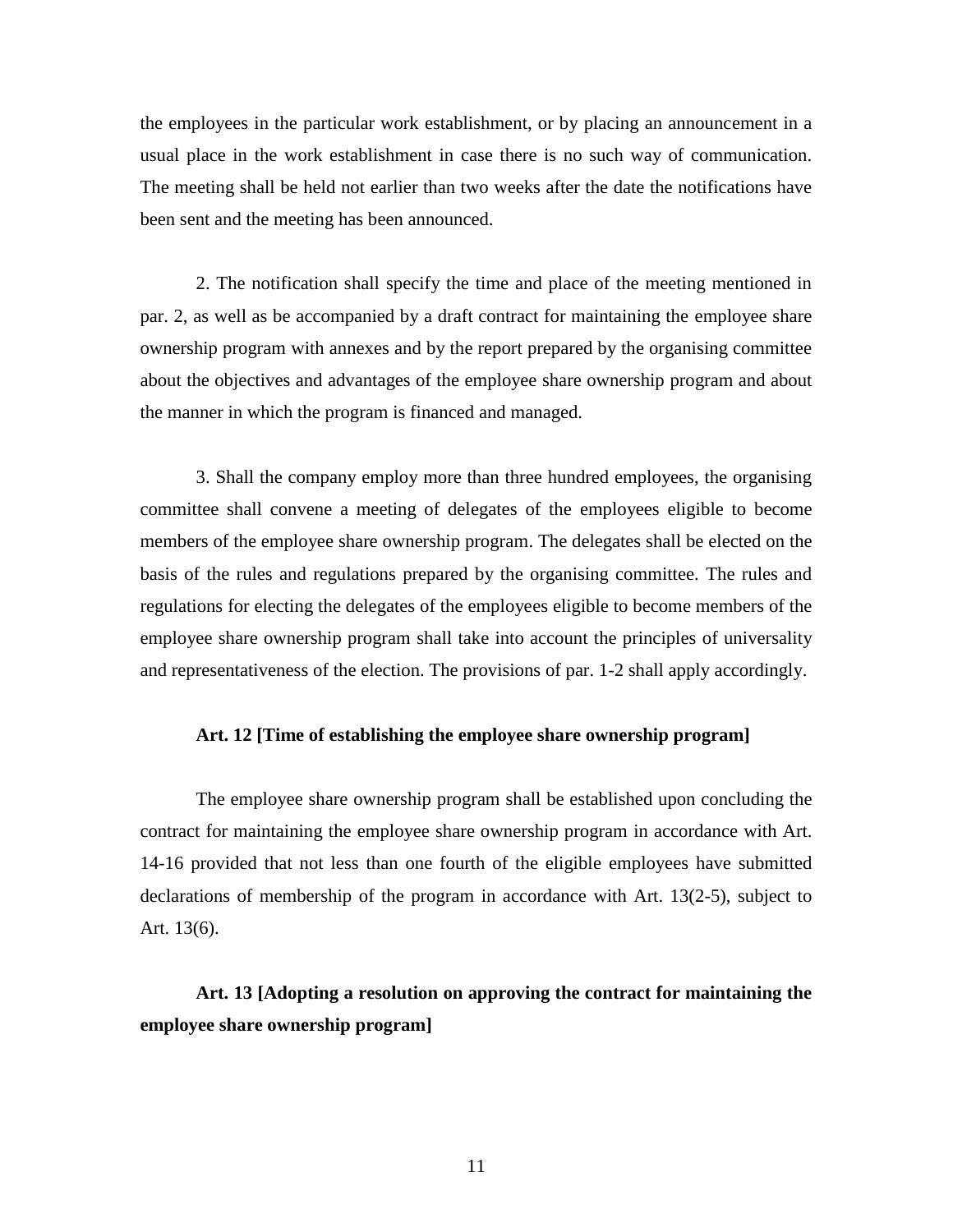1. To conclude the contract for maintaining the employee share ownership program, the meeting of the employees eligible to become members of the program, as mentioned in Art. 11(1), or the meeting of the delegates, as mentioned in Art. 11(3), must adopt a resolution. The resolution shall be adopted by an absolute majority of the votes cast.

2. Shall the resolution mentioned in par. 1 be adopted, the eligible employees shall submit declarations of membership of the employee share ownership program. The declarations shall be submitted to the organising committee on a form prepared by the committee.

3. The employees present at the meeting, as mentioned in Art. 11(1) or in Art. 11(3), may submit declarations of membership of the employee share ownership program during this meeting, immediately upon the adoption of the resolution mentioned in par. 1.

4. The eligible employees who are not present at the meeting, as mentioned in Art. 11(1) or in Art. 11(3), may submit declarations by correspondence, however not later than within two weeks from the date of the meeting.

5. By submitting the declarations of membership of the employee share ownership program, the eligible employees shall authorise the members of the organising committee representing the employees to conclude the contract for maintaining the employee share ownership program on their behalf.

6. Shall not less than one fourth of the eligible employees not join the employee share ownership program, the following request for establishing the employee share ownership program may be submitted not earlier than ninety days after the date the first request has been submitted.

**Art. 14 [Concluding the contract for maintaining the employee share ownership program and amending the contract]**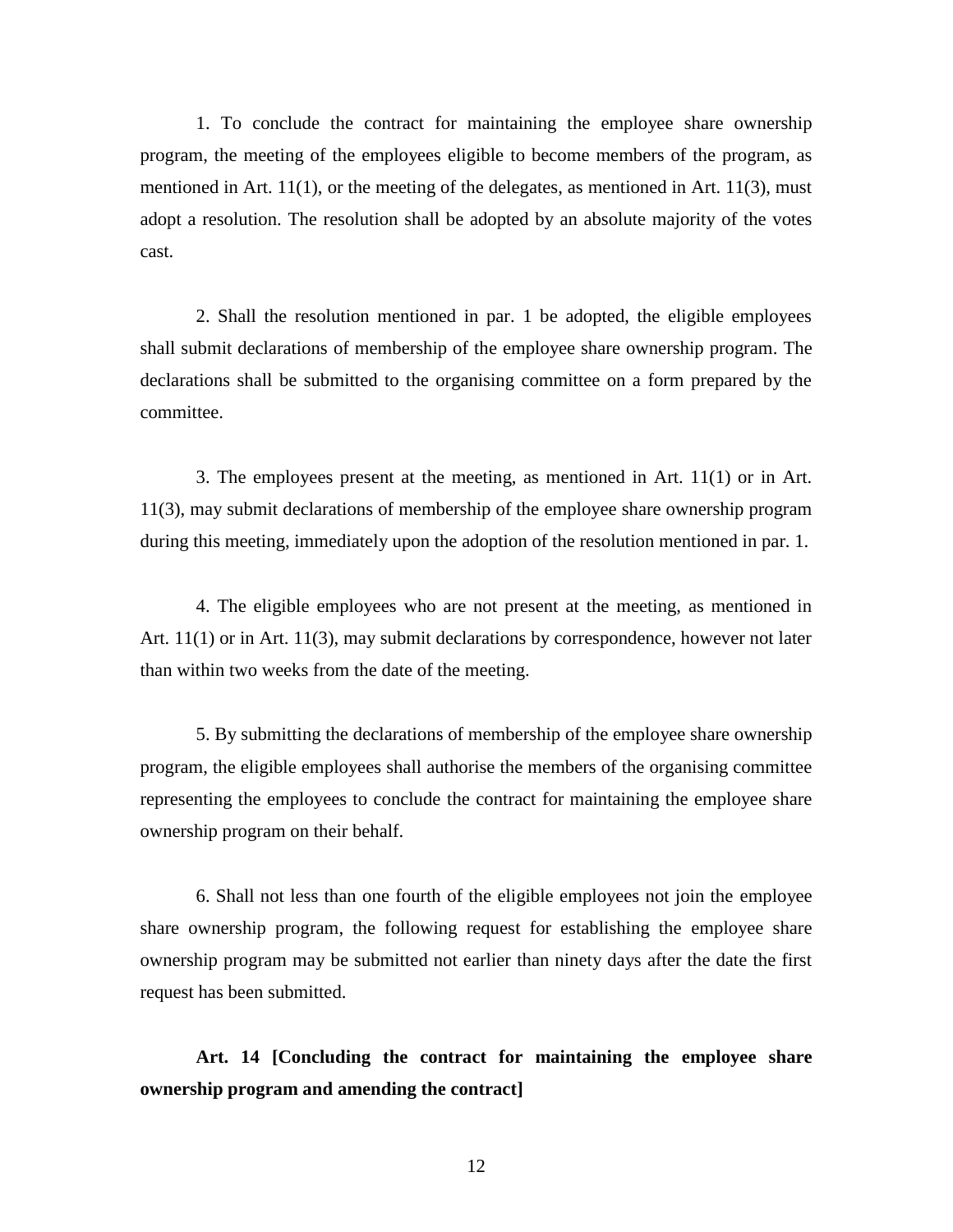1. The contract for maintaining the employee share ownership program shall be concluded between the employees of the company who have submitted declarations of membership of the program and the company represented by the management board. All the employees being members of the organising committee shall sign the contract on behalf of the employees. The contract shall be accompanied by the employees' declarations of membership of the employee share ownership program, as mentioned in Art. 13(2-5).

2. The management board shall notify the shareholders of the company about the adoption and the content of the employee share ownership program at the next general meeting; shall the company be obliged to maintain an Internet website, on the Internet website immediately upon the conclusion of the contract for maintaining the employee share ownership program.

3. The contract for maintaining the employee share ownership program and its amendments must be made in writing in order to be valid.

4. The provisions of Art. 7-16 shall apply to the amendment of the contract for maintaining the employee share ownership program accordingly. The amendment shall be made by the organising committee existing in the company.

5. The establishment of a new employee share ownership program, apart from the existing program, shall constitute an amendment to the contract for maintaining the employee share ownership program.

6. Has the group of companies adopted a common employee share ownership program, the contract for maintaining the employee share ownership program shall be concluded by the management board of the dominant company with the employees of the company forming the organising committee. The management boards of the subsidiary companies formerly consult the eligible employees of each of the company as to the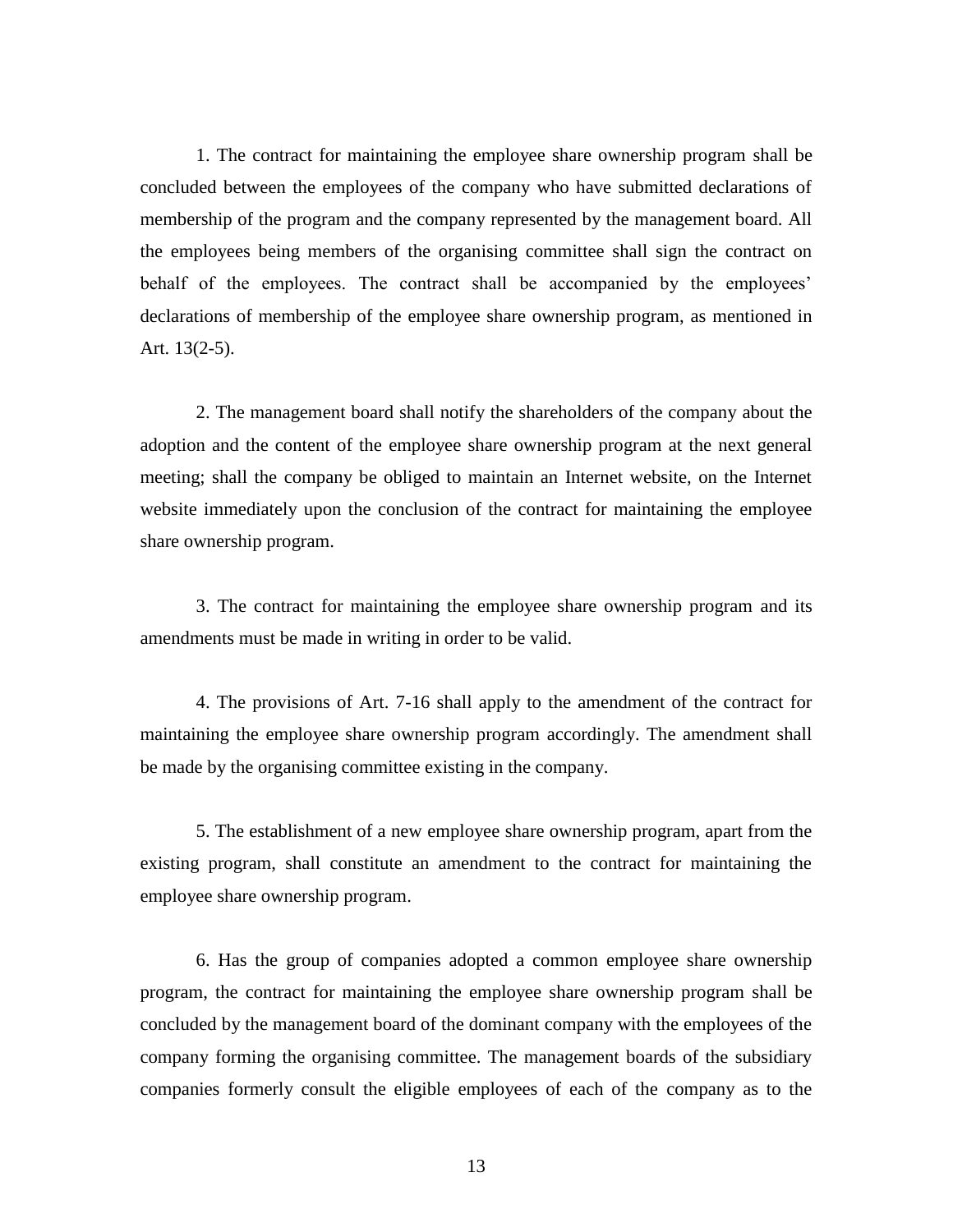adoption of the common employee share ownership program within the group of companies. The consultations shall not be binding for the management board of the dominant company. The provisions of Art. 7-13, Art. 14(1-5) and Art. 15-16 shall apply accordingly.

# **Art. 15 [Content of the contract for maintaining the employee share ownership program]**

The contract for maintaining the employee share ownership program shall specify as a minimum:

1) the amount of the part of the share capital of the company, represented by the shares to be taken up or acquired by the eligible employees (employee shares) as of the time the employee share ownership program has been established,

2) the principles for increasing the share capital of the company in the part to be taken up by the eligible employees during the operation of the employee share ownership program,

3) the criteria to be followed by allocating the employee shares between the employees of the company who are eligible to become members of the employee share ownership program, subject to the guidelines specified in Art. 5(3) sentence 2,

4) the fact whether the company maintains one or more employee share ownership programs,

5) the fact whether under the employee share ownership programs the eligible employee may provisionally take up or acquire shares of any company of the group of companies other than the company which employs them, as well as the principles for taking up or acquiring the shares,

6) the manner in which the documents of the employee shares are deposited, if issued by the company, or in which the dematerialised shares are registered,

7) the principles for managing the employee share ownership program,

8) the principles for exercising the corporate shareholding rights from the employee shares, including the right to vote and the right to information about the company,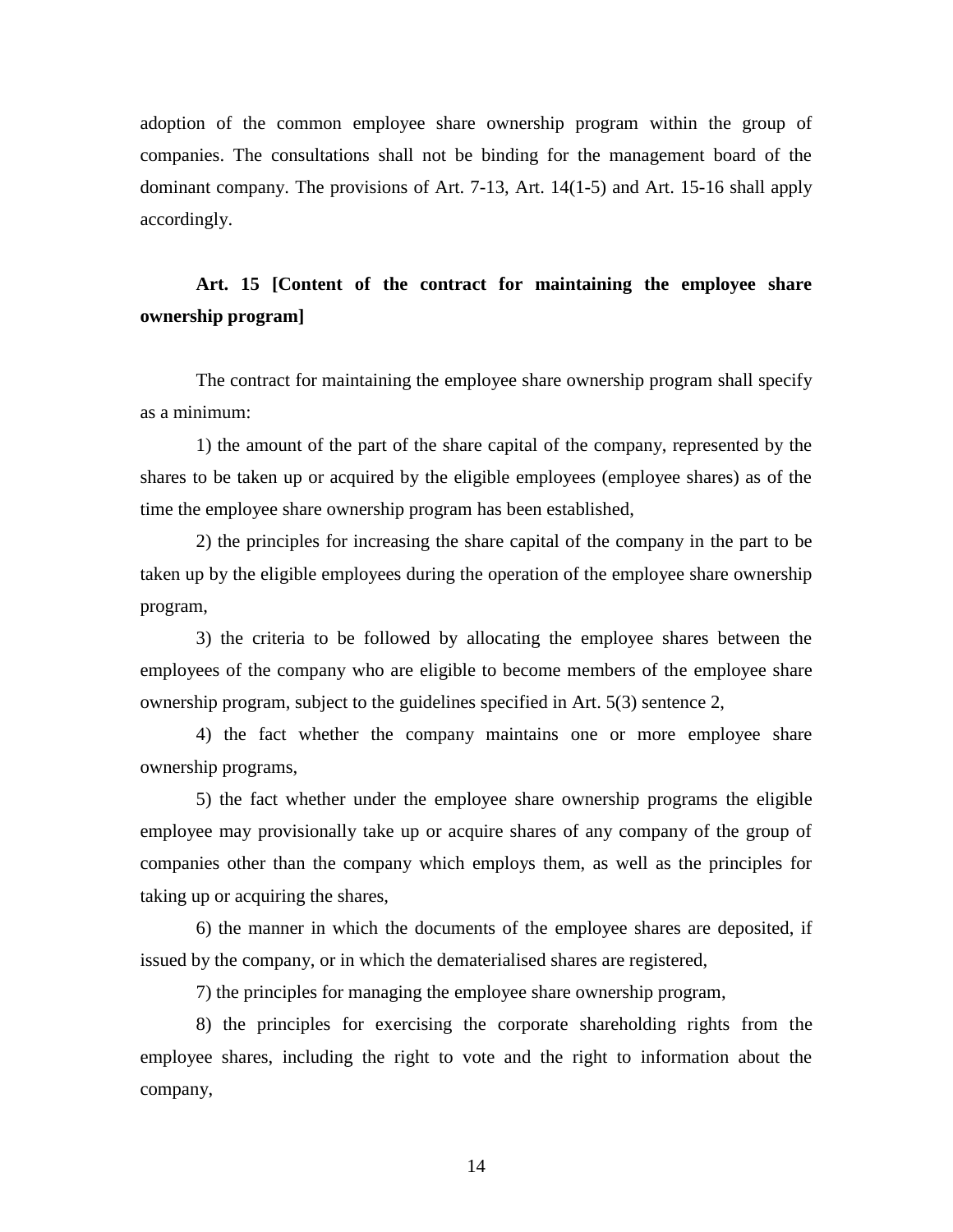9) the principles for exercising the right to dividends from the employee shares and the pre-emptive right,

10) the principles for disposing of the employee shares during the operation of the employee share ownership program and upon its termination,

11) the principles for redeeming the employee shares during the operation of the employee share ownership program,

12) the principles for converting the employee shares into the pension financial instruments which are offered on the market,

13) the reasons for terminating the employee share ownership program and the liquidation proceedings, including the principles for disposing of or redeeming the former employee shares.

#### **Art. 16 [Rules and regulations of the employee share ownership program]**

1. Each employee share ownership program adopted by the company must have separate rules and regulations.

2. The rules and regulations of the employee share ownership program shall be attached to the contract for maintaining the employee share ownership program.

3. The rules and regulations of the employee share ownership program shall specify, in particular:

1) the amount of the share capital of the company to be taken up or acquired by the eligible employees under the employee share ownership program,

2) the approximate schedule for taking up or acquiring the shares for the eligible employees under the employee share ownership program,

3) the manner for financing the taking up or acquisition of the employee shares, including the specification as to whether the employee share ownership program of the company is a non-leveraged program or an internally or externally leveraged program,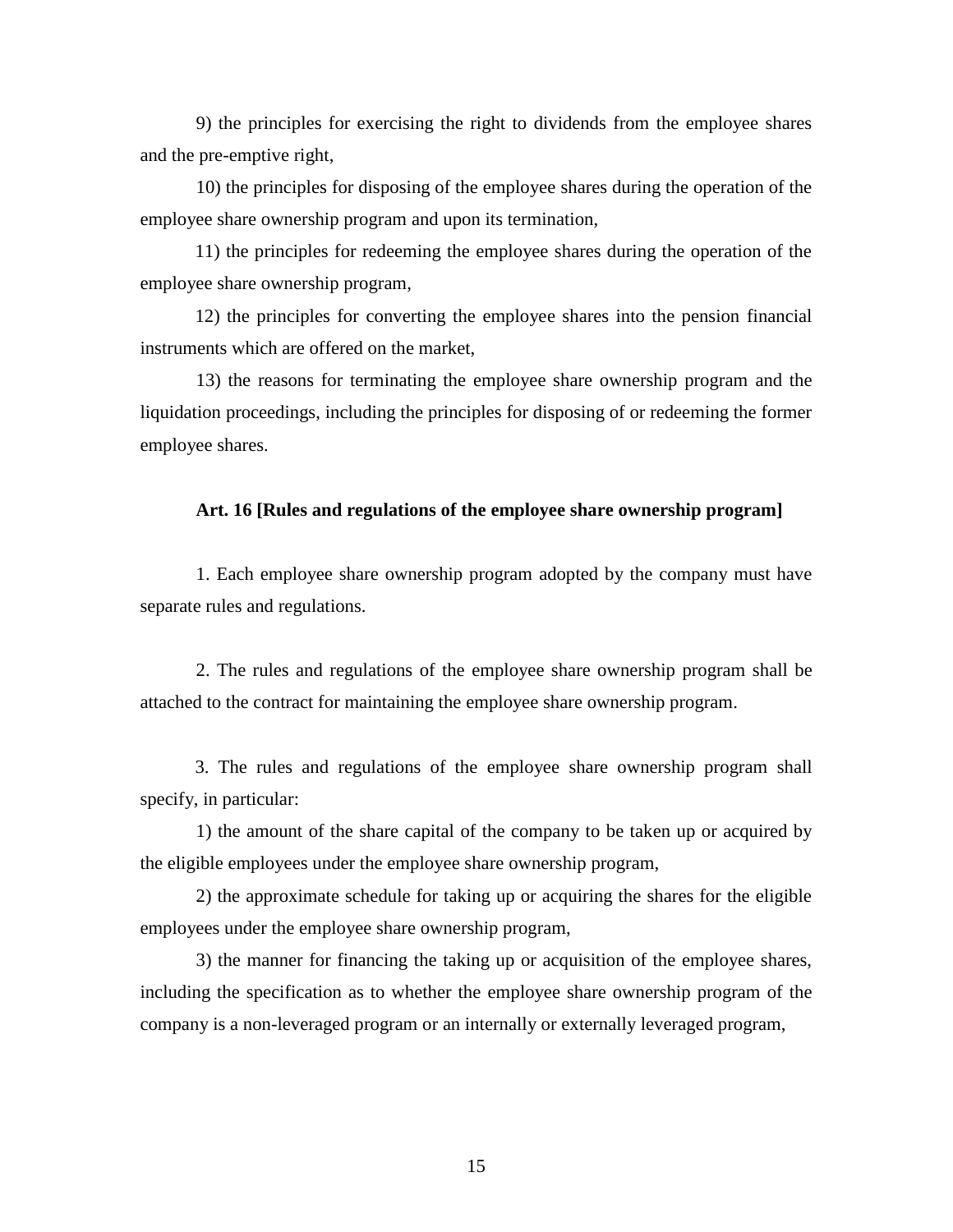4) the extent to which the company creates the reserve capital (the special-purpose fund) for repurchasing the treasury shares of the company from the eligible employees disposing of the shares, as well as from other shareholders,

5) the detailed principles for allocating the shares to be taken up or acquired by the eligible employees under the employee share ownership program,

6) the principles for diversifying the assets collected on the account for allocating the employee shares,

7) the principles for liquidating the assets of the employee share ownership program in case the investment objective of the program has been achieved.

### **Art. 17 [Employee shares, depository for employee shares]**

1. The employee shares shall be registered shares. They must not be converted into bearer shares.

2. Shall the company issue the documents of the shares to the eligible employees, the management board of the company shall maintain a depository for employee shares. It shall not be obligatory to deposit the documents of the shares in the depository. The management board of the company may issue the documents of the shares to the eligible employees under the principles specified in the company. The documents of the shares may be materialised or dematerialised. The provision of Art. 174 § 6 of the Commercial Companies Code shall apply accordingly.

3. The depository for employee shares may be maintained in the form of electronic entry in case the registered shares due to the employees are dematerialised.

4. The management board of the company shall record the employee nature of the registered shares issued by the company under the employee share ownership program in the book of shares kept in accordance with Art. 341 of the Commercial Companies Code.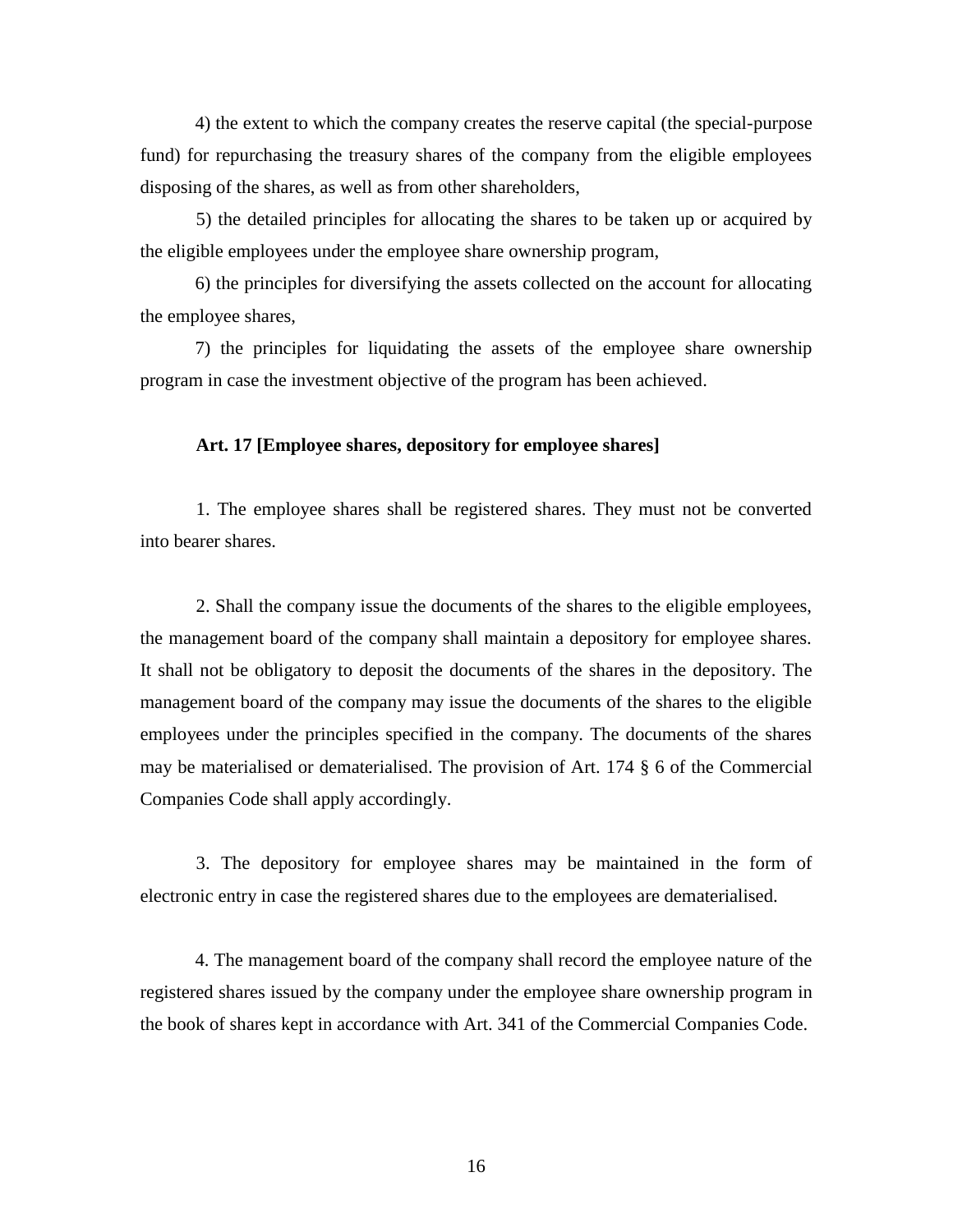5. The owner of the employee share shall gain the right to claim the issuance of the document of the share on the date the employment relationship in the company has expired. The management board shall be obliged to issue the document of the share within one week from the date the claim has been raised.

6. Shall the employee shares be dematerialised, the management board - on the date the employment relationship in the company has expired - shall delete the shares from the depository for employee shares and shall issue to the eligible person a registered certificate confirming the rights to the shares of the company, as specified therein.

### **Chapter 3 - Management of the employee share ownership program**

# **Art. 18 [Obligation to contract a third party to manage the employee share ownership program]**

1. The company shall contract a legal person or a physical person, if fulfilling the requirements specified in the Act, to manage the employee share ownership program.

2. Shall the employee share ownership program be maintained in the companies of the group of companies, the management of the employee share ownership program may be contracted to an employee share ownership foundation or an employee share ownership association or a special-purpose capital company of the group of companies, which have been established to do that within the group.

3. The management of the employee share ownership program may be contracted to existing legal persons which are not related to the company maintaining the employee share ownership program and the activity of which is to promote the employee share ownership and to manage the employee share ownership programs.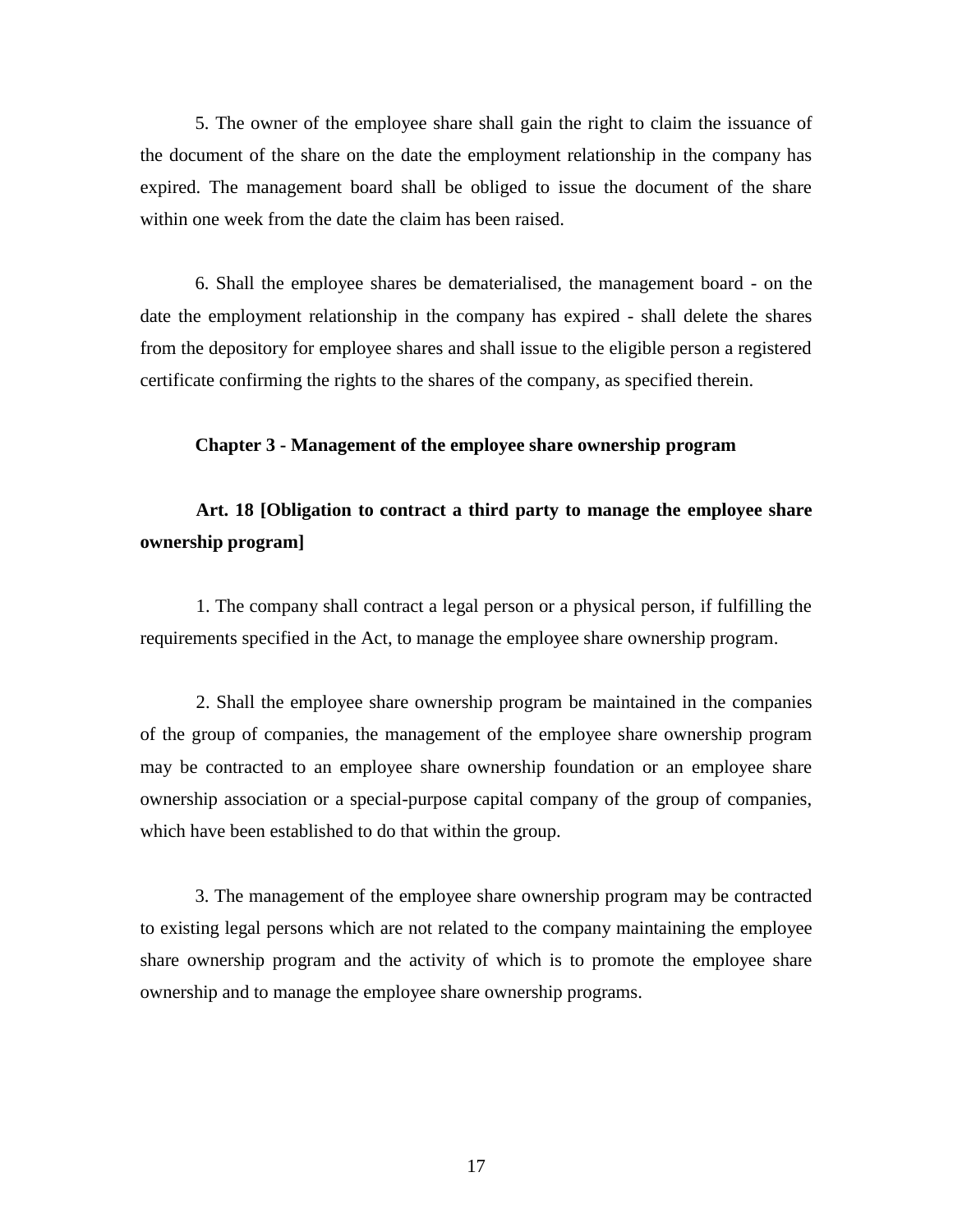4. The employee share ownership foundations may be company-based, limited to the company maintaining the employee share ownership program, or open, managing the employee share ownership programs maintained by different companies.

5. Shall the company intend to contract a physical person to manage its employee share ownership program, the person must be licensed to pursue the profession of a stock broker or of an investment adviser in the meaning of the provisions of the Act of 29 July 2005 on trading in financial instruments (uniform text: Journal of Laws of 2014, item 94, as amended).

### **Art. 19 [Contract for managing the employee share ownership program]**

1. The company shall conclude with the manager of the employee share ownership program a contract for managing the scheme - in writing in order to be valid.

2. The conclusion or amendment of the contract for managing the employee share ownership program must be consulted with the employees of the company who are covered by the program. The consultations shall not be binding for the management board. The provisions of Art. 10(1-2) and Art. 13(1) shall apply accordingly.

3. The contract for managing the employee share ownership program shall specify the rights and obligations of the manager and the principles for determining its remuneration.

# **Art. 20 [Obligations of the manager of the employee share ownership program]**

The manager of the employee share ownership program shall be obliged to, in particular:

1) work out proposals for the principles for financing the taking up or acquisition of the employee shares.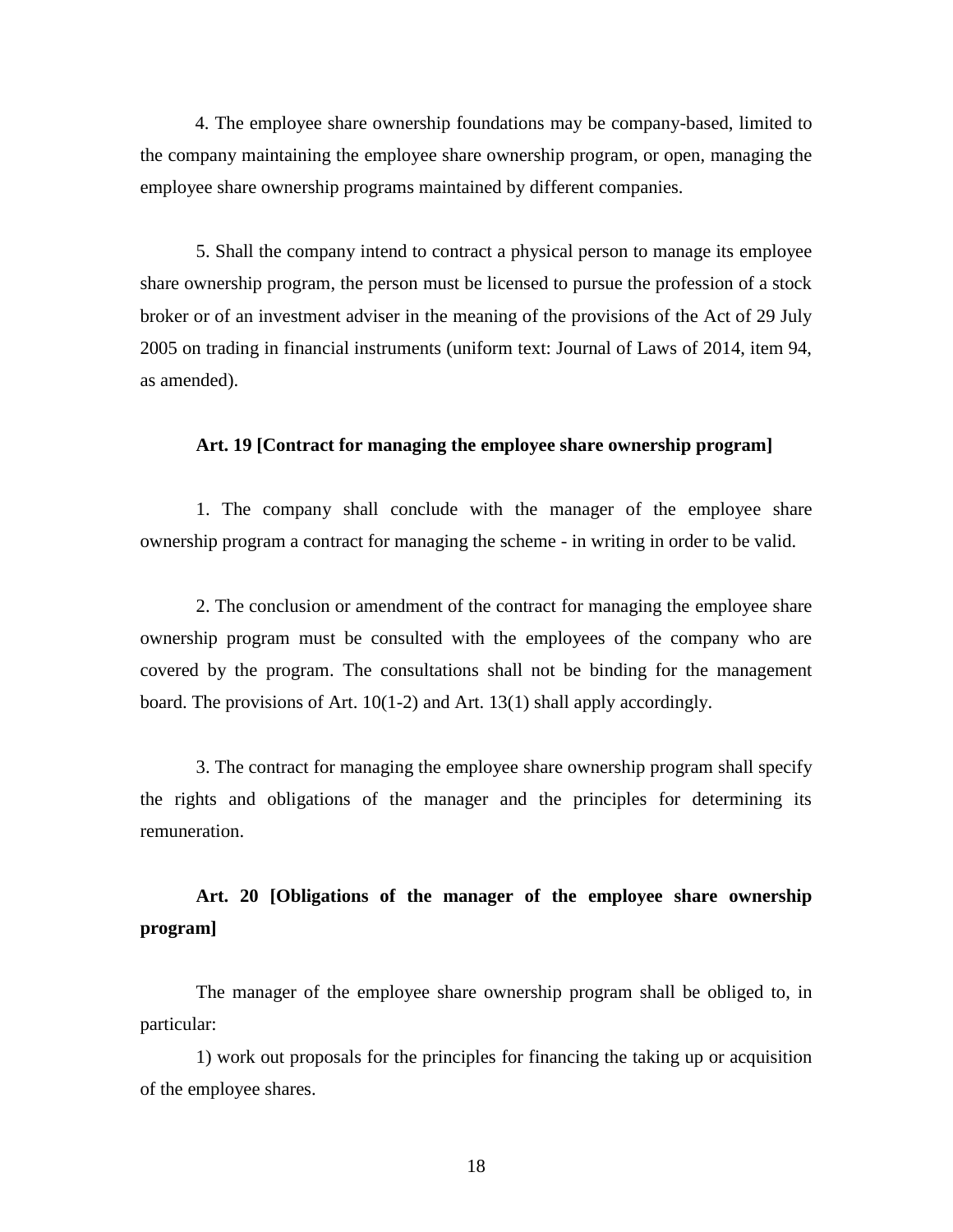2) submit to the management board of the company proposals of the externally leveraged financing for the employee share ownership program, as well as of the related manners in which the company may grant sureties,

3) submit to the management board of the company proposals of the internal leveraged financing for the employee share ownership program so that the company may take up or acquire the treasury shares or grant a loan or make an advance payment for the employees to take up or acquire the shares of the company,

4) submit to the company proposals of the manner in which the employees may dispose of the dividends from the employee shares, as well as exercise the pre-emptive rights from the shares under new issuances,

5) exercise the right to participate in the general meeting, the right to vote and the right to information about the company on behalf of the eligible employees, provided that the eligible employees do not exercise the rights in person,

6) organise, under the principles specified in Art. 11(1-3) and Art. 13(1), consultations with the eligible employees as to the amendment to the contract for maintaining the employee share ownership program, as well as to exercising the right to vote from the employee shares at the general meeting in case the manager has been authorised by the employees,

7) conduct educational programmes on the employee share ownership for the employees of the company,

8) prepare a draft liquidation programme of the employee share ownership program of the company in case a resolution on its termination has been adopted,

9) monitor the market value of the employee shares from the time they have been taken up or acquired by the eligible employees until the time the employee share ownership program has been terminated, as mentioned in Art. 28(1), or until the time the employee shares has been disposed of, as mentioned in Art. 25(1), or until the time the shares have been redeemed or repurchased by the company in the situations mentioned in Art. 26-27.

#### **Art. 21 [Allocation accounts for the employee shares]**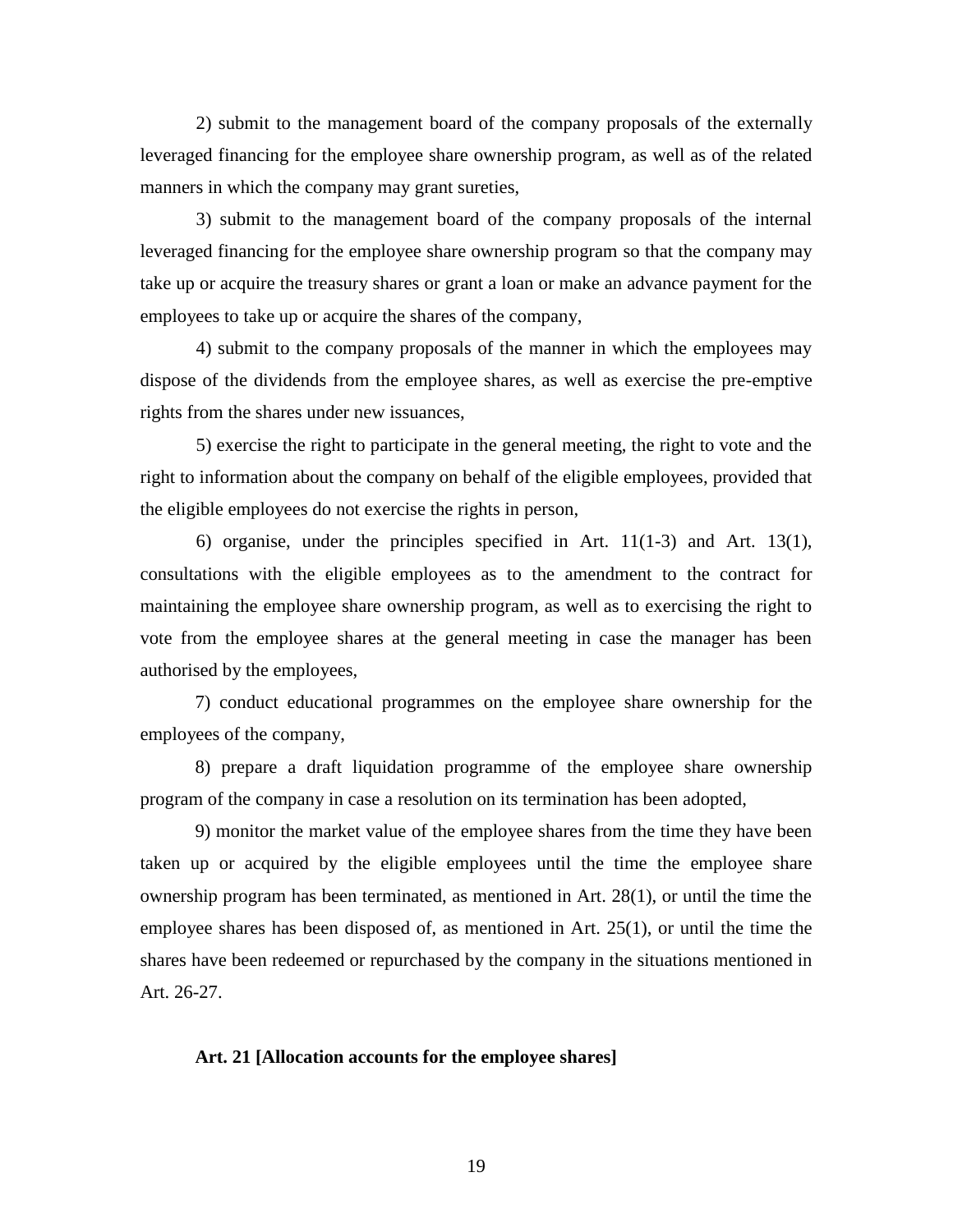1. The manager of the employee share ownership program shall maintain allocation accounts for the employee shares in the name and on behalf of the employees covered by the program.

2. Under the allocation account, there may exist registered sub-accounts for allocated or unallocated shares. The sub-account for allocated shares shall be used for collecting the shares taken up or acquired by the eligible employees under the nonleveraged employee share ownership program, which are not encumbered with the rights for third parties. The sub-account for unallocated shares shall be used for collecting the shares taken up or acquired by the eligible employees under the internally or externally leveraged employee share ownership program, which are encumbered with the rights for third parties.

3. Upon the consent of the company, the manager of the employee share ownership program may maintain a general account for the allocated employee shares instead of a registered sub-account for the shares.

4. Upon the expiry of the rights of the third parties encumbering the unallocated employee shares, the shares shall be transferred from the sub-account for unallocated shares to the sub-account for allocated shares.

**Chapter 4 - Exercising the rights from the shares subject to the employee share ownership program**

# **Art. 22 [Manner for exercising the employees' right to vote from the employee shares during the operation of the employee share ownership program]**

1. The rules and regulations of the employee share ownership program may specify that the right to vote from the employee share will be exercised by the manager of the employee share ownership program under the granted authorisation.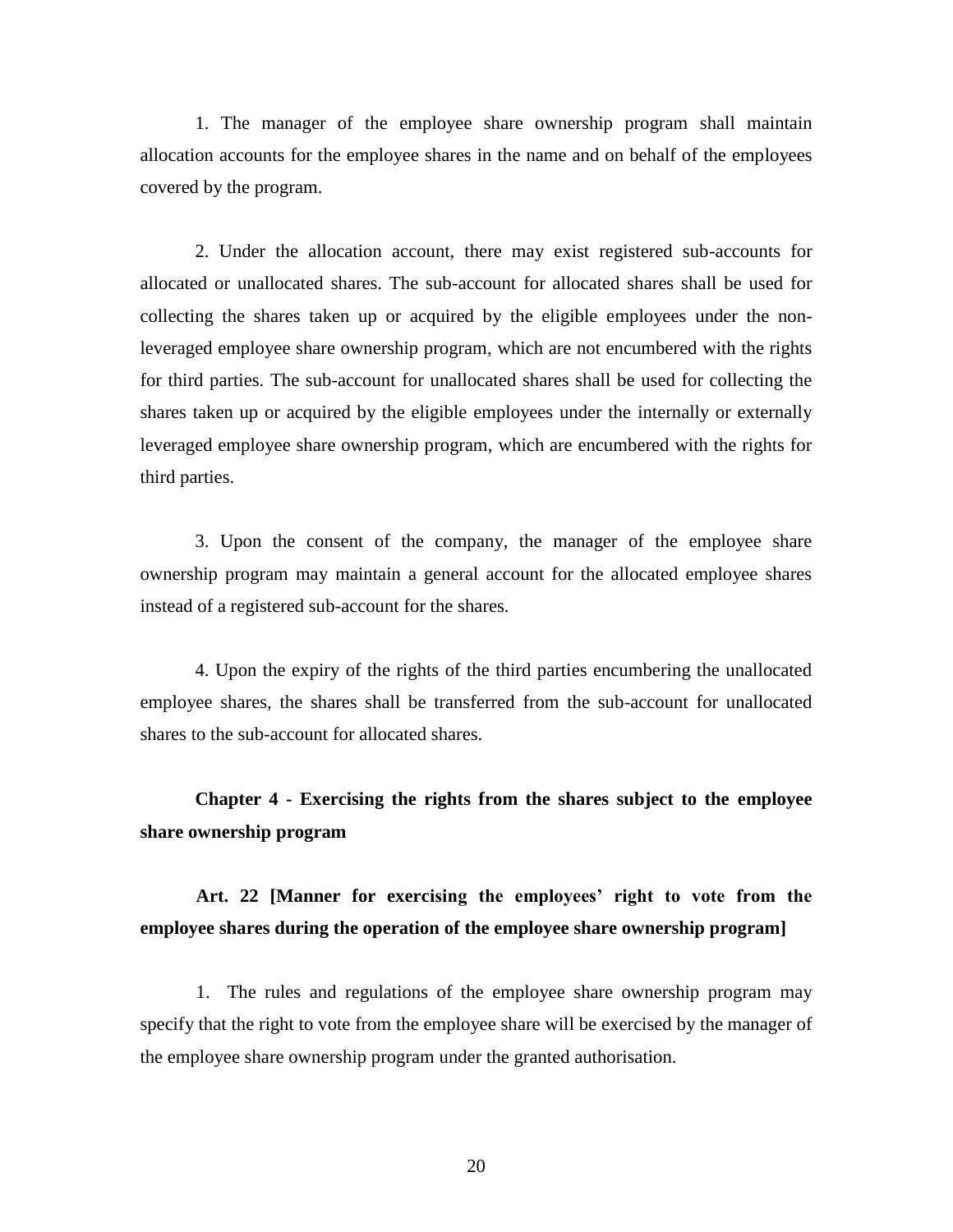2. The manager of the employee share ownership program shall conduct consultations with the eligible employees as to the manner in which the right to vote shall be exercised at the general meeting. The manager shall convene a consultation meeting by making an announcement in the way used in the respective work establishment, however not later than within one week preceding the date of the general meeting. The consultations shall not be binding for the manager. The provision of Art. 11(3) shall apply accordingly.

3. The owner of the employee share who has authorised the manager of the employee share ownership program shall lose his or her right to vote at the general meeting. This shall not refer to the situation in which the authorisation is revoked in case the respective statement has been delivered to the company not later than the time the voting at the meeting has been ordered.

### **Art. 23 [Restricting the right to dispose of the employee share]**

1. During the existence of the employee share ownership program, the employee shares must not be disposed of, encumbered with the right to use or leased. The provision of Art. 338 § 1 sentence 2 of the Commercial Companies Code shall not apply. The documents of the employee shares must be deposited in the mode of Art. 17 at that time.

2. Shall the shares be disposed of, encumbered with the right to use or leased in violation of the provision of par. 1, the act shall be null and void.

3. During the existence of the employee share ownership program, the owner of the employee share on the sub-account for allocated shares may encumber the shares with the right of pledge for a third party upon the consent of the company. The consent shall be granted or refused by the management board within two weeks from the date the request has been submitted, upon consulting the manager of the employee share ownership program.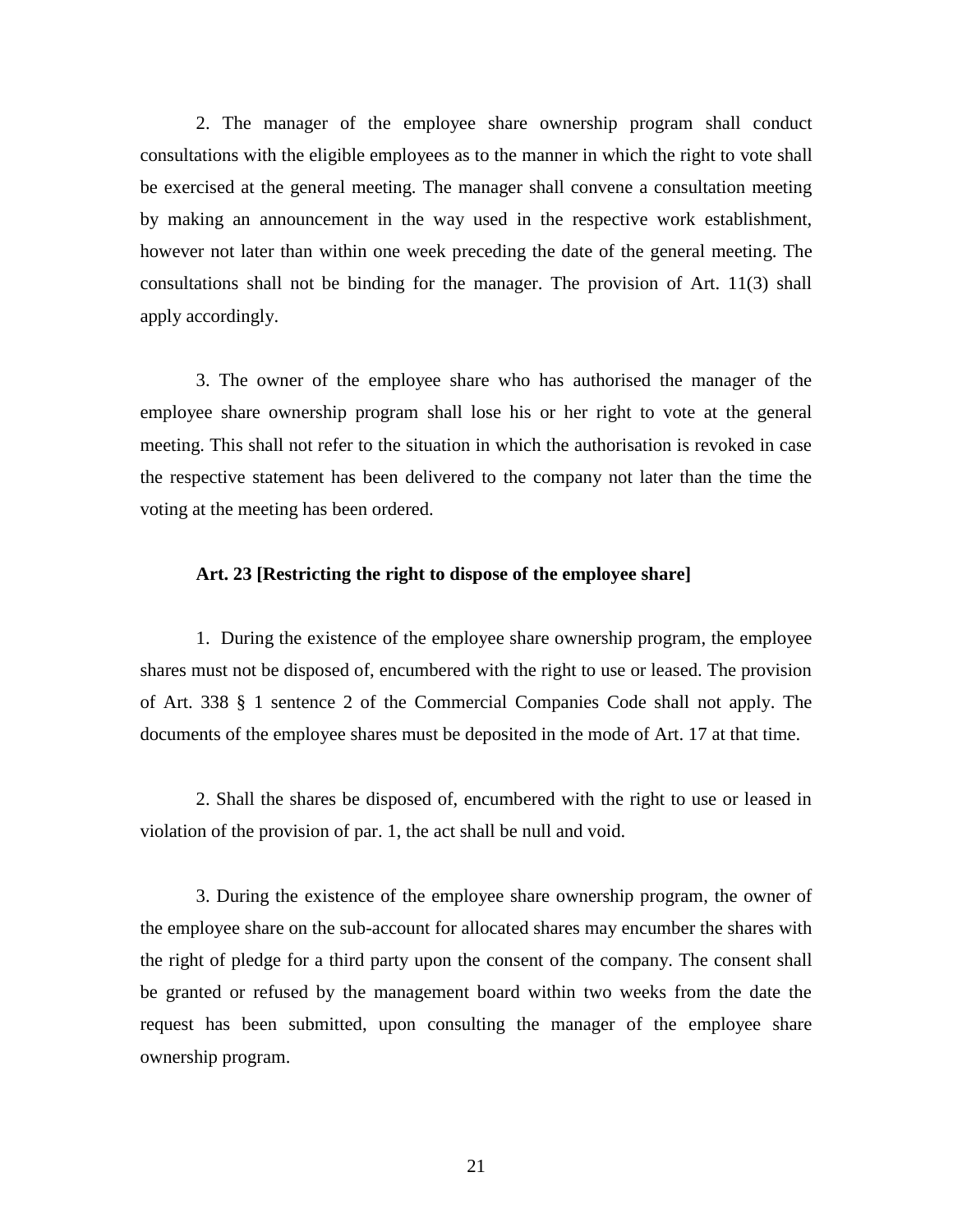4. The provision of par. 1 shall not apply in the situation in which the employee intends to dispose of the employee shares to a company or a related company.

5. Shall the employee shares be disposed to a related company, the company issuing the shares must grant its consent under the principles specified in Art. 25(1).

6. The rules and regulations of the employee share ownership program may foresee circumstances to justify the disposal of the employee shares under general principles, however without the right to the tax allowances mentioned in Art. 32 and Art. 34. The provisions of par. 1-5 shall not apply. The circumstances shall be listed in an exhaustive way.

# **Art. 24 [Right of the employee to exercise the remaining rights from the employee shares]**

1. During the existence of the employee share ownership program, the owner of the employee share may exercise the remaining rights from the share, in particular the right to participate in the general meeting, the right to information about the company and the right to appeal against the resolution of the general meeting.

2. Shall the general meeting adopt a resolution on paying out dividends for the last financial year or on paying out profits for the preceding years, the owner of the employee share may claim the dividend to be paid out in cash or allocate the due dividend for acquiring employee shares under new issuances in the course of the conditional increase of the share capital of the company. The shares under the new issuances, covered in the manner mentioned in the first sentence, shall be taken up by the employee under the principles determined by the company.

### **Chapter 5 - Disposing of, redeeming the employee shares**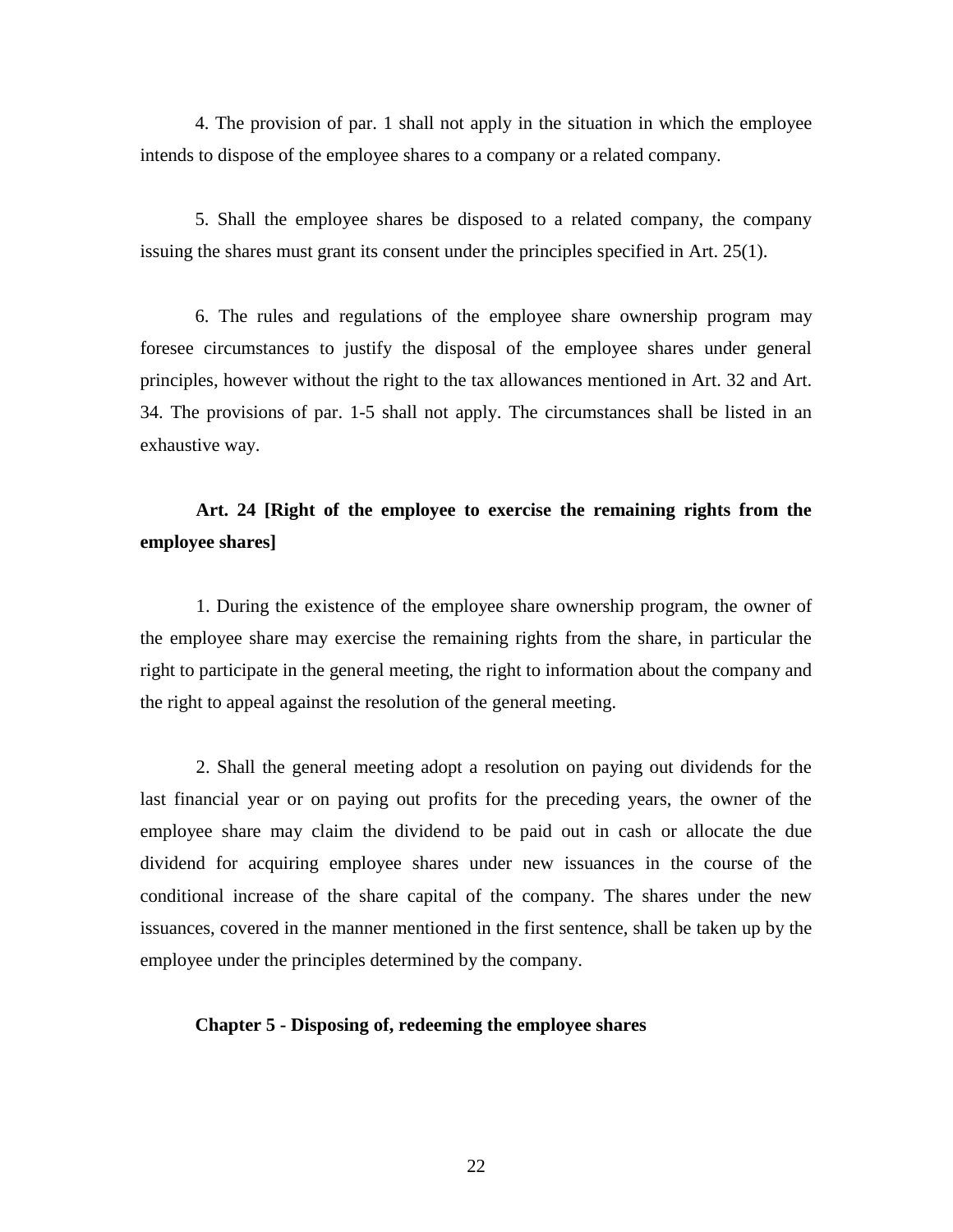# **Art. 25 [Disposing of the employee shares upon the expiry of the employment relationship]**

1. Shall the employment relationship expire, the owner of the employee shares shall be obliged to dispose of them. Shall the shares be disposed of to a person other than the employee of the company or the very company, the company must approve the buyer. The consent shall be granted or refused by the management board within two weeks from the date the request has been submitted, upon consulting the manager of the employee share ownership program. The provisions of Art. 182 § 2-5 or Art. 337 § 3-6 of the Commercial Companies Code shall apply accordingly.

2. Shall the shares of a public company be disposed of, the price for the employee shares disposed of shall be determined according to the average price for the last three months preceding the date the employment relationship of the eligible employee has expired.

3. Shall the shares of a non-public company be disposed of, the price for the employee shares disposed of shall be determined by an expert appointed by the manager of the employee share ownership program at their fair value. The costs of the expert shall be borne by the company.

# **Art. 26 [Redeeming the employee shares upon the expiry of the employment relationship]**

1. The employee shares due to the person whose employment relationship with the company has expired may be redeemed. The company shall repurchase the shares from the employee whose employment relationship with the company has expired only to redeem them. The provisions of Art. 25(2-3) shall apply accordingly.

2. If justified, the company may issue to the former employee the utility certificates for the redeemed shares, as mentioned in Art. 361 of the Commercial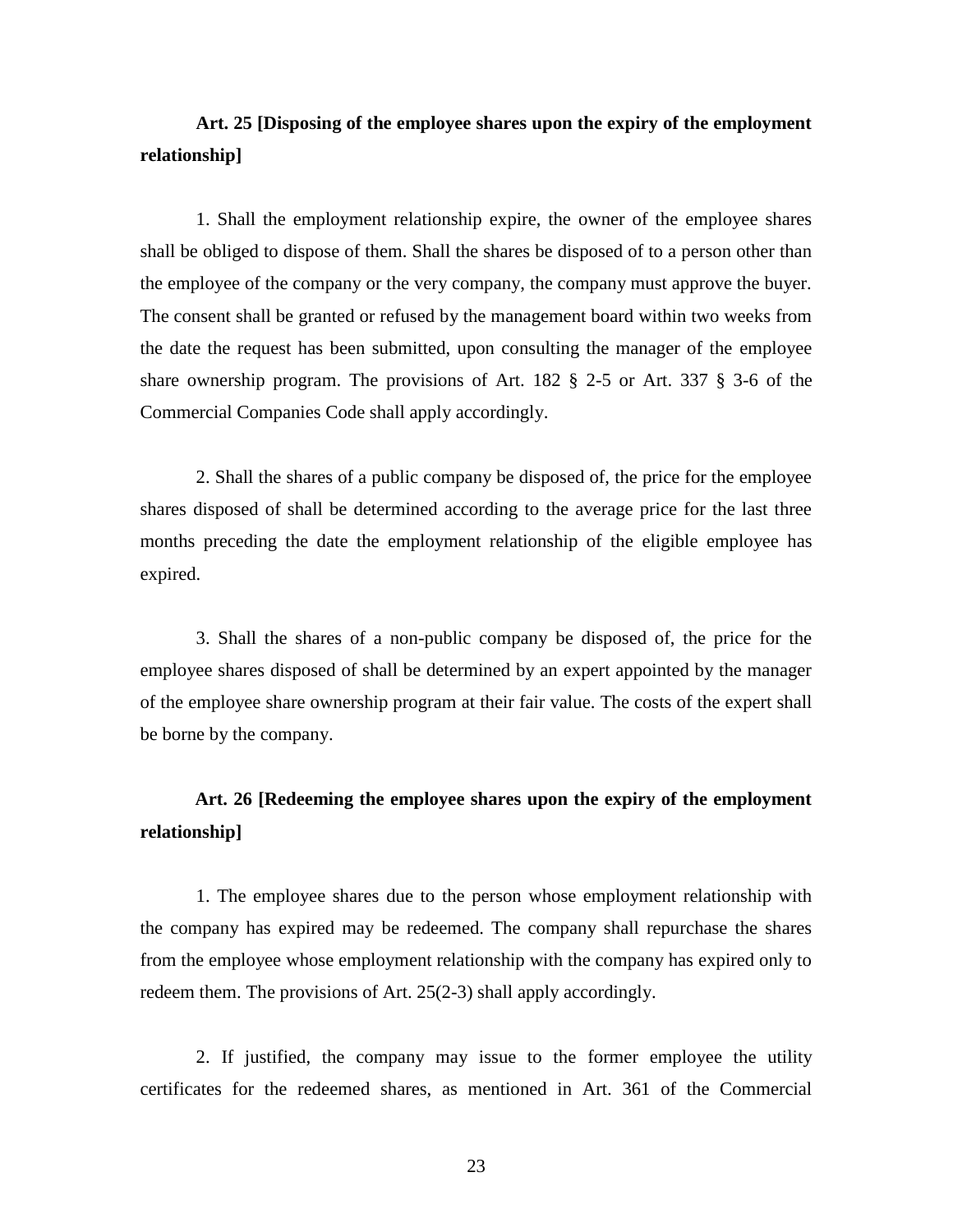Companies Code, under the principles specified in the rules and regulations of the employee share ownership program.

# **Art. 27 [Repurchasing, redeeming the employee shares by the company during the employment relationship]**

1. The contract for maintaining the employee share ownership program may provide for options for the eligible employee to dispose of the employee shares to the company (the put option) during the employment relationship.

2. The contract for maintaining the employee share ownership program may provide for a voluntary redemption of the employee shares of the employee during the employment relationship with the company. The employee may request the voluntary redemption of the employee shares he or she owns. The provisions of Art. 199 or Art. 359 of the Commercial Companies Code shall apply accordingly. The company shall have the right to refuse the voluntary redemption of the employee shares in case the shares may not be redeemed from the net profit of the company.

3. Have the repurchase price of the employee shares or the value of their redemption not been specified in the contract for maintaining the employee share ownership program in a direct or indirect way, the provisions of Art. 25(2-3) shall apply accordingly.

4. The provision of Art. 2(2) shall not apply in the situations mentioned in par. 1-2

5. Shall the employee pass away during the employment relationship, the employee shares shall be transferred onto his or her heirs under the general principles. The provisions of Art. 26(1-2) shall apply accordingly. However, the heirs may dispose of the employee shares which are due to them only under the principles specified in Art. 25.

.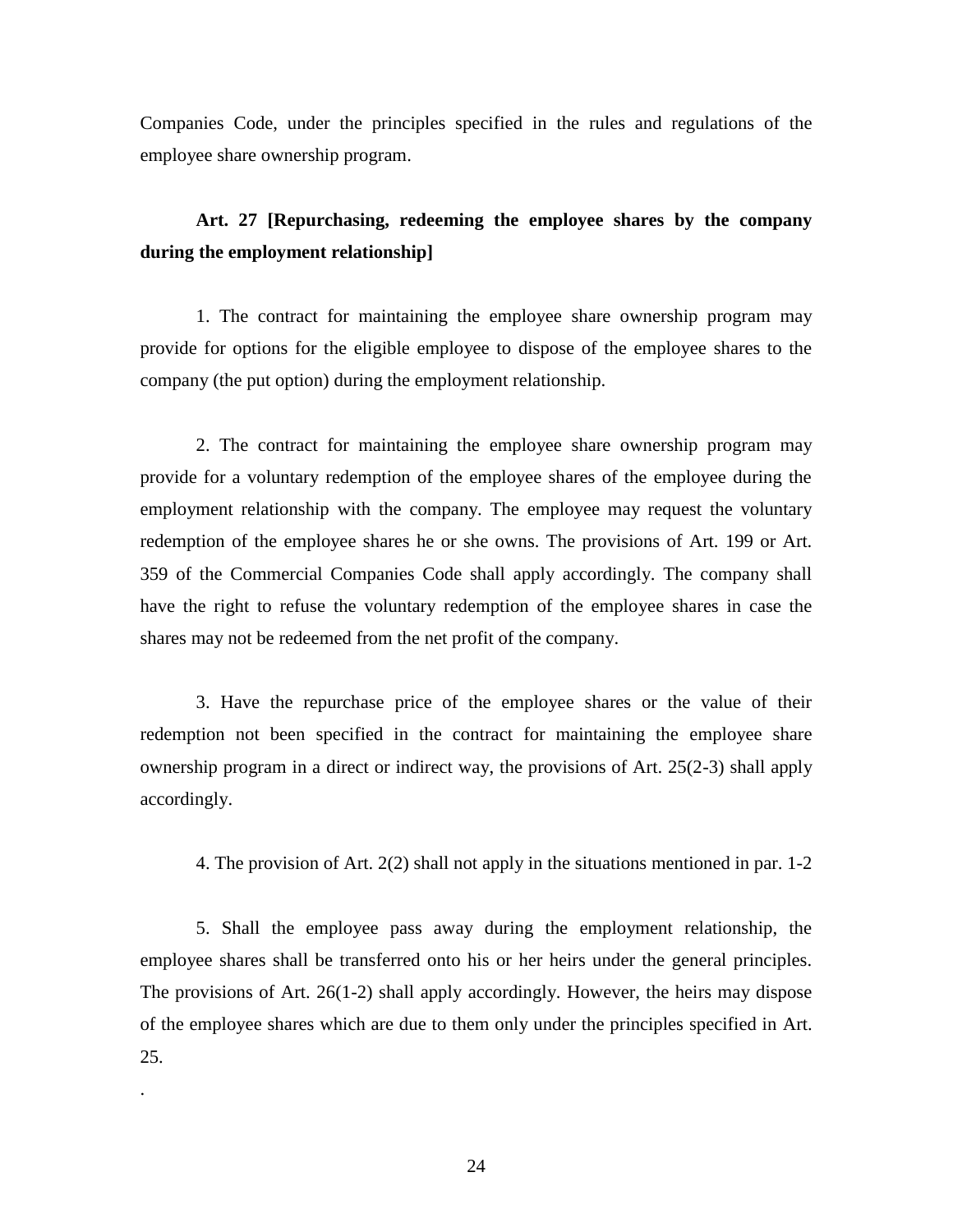### **Chapter 6 - Terminating the employee share ownership program**

### **Art. 28 [Reasons for terminating the employee share ownership program]**

1. The employee share ownership program shall be terminated, if decided so unanimously by the company and its employees representing more than a half of the share capital falling onto the employees of the company under the program. The respective request shall be submitted to the manager of the employee share ownership program.

2. The reasons for terminating the employee share ownership program may be specified in the contract for maintaining the employee share ownership program.

3. The employee share ownership program must not be terminated before the lapse of five years from the date it has been established.

#### **Art. 29 [Liquidation proceeding of the employee share ownership program]**

1. Upon the occurrence of a reason justifying the termination of the employee share ownership program, the manager of the program shall start the liquidation proceeding of the program.

2. The manager of the employee share ownership program shall prepare the liquidation plan for the program. In particular, the manager may request the company to convert the employee shares into bearer shares, or prepare a programme for the company or the remaining shareholders or the appointed third persons to repurchase the shares, or prepare a programme for redeeming the shares.

3. The liquidation plan for the employee share ownership program must be approved by the company and its employees representing more than a half of the share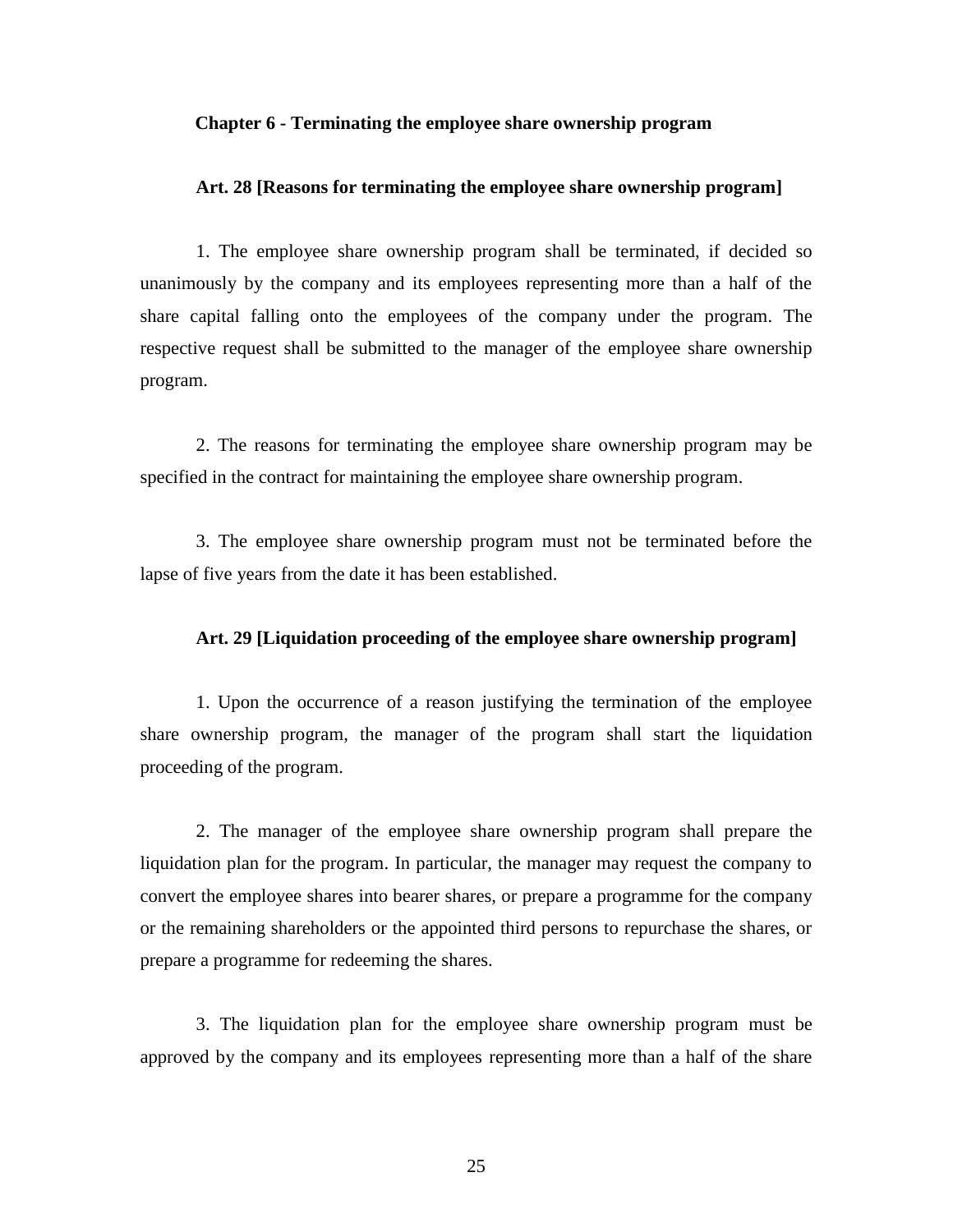capital falling onto the employees of the company under the program. The employee shares shall cease then to be employee shares in the meaning of the Act.

4. The provisions of Art. 25(2-3) shall apply to determining the value of the shares covered by the employee share ownership program under liquidation accordingly.

#### **Chapter 7 – Amending provisions and final provisions**

## **Art. 30 [Obligation of the employer to conduct trainings on the employee share ownership programs, obligation to participate in the training]**

1. The company maintaining the employee share ownership program shall be obliged to make it possible for its employees to be trained as to the objectives and types of the employee share ownership program, the content of the contract for maintaining the employee share ownership scheme, the principles for managing the program, as well as the related rights and obligations of the employees, while taking into account the principles of economics, the capital market and of the commercial companies law.

2. The company shall be obliged to instruct the employees as to the potential advantages and threats related to the membership of the employee share ownership program.

3. The company maintaining the employee share ownership program may fulfil the obligation mentioned in par. 1 and 2 on its own or contract the manager of the employee share ownership program or a third party to fulfil it. The costs of the training shall be borne by the company.

4. Within sixty days from the date the contract for maintaining the employee share ownership program has been signed, the member of the scheme shall be obliged to participate in the training mentioned in par. 1.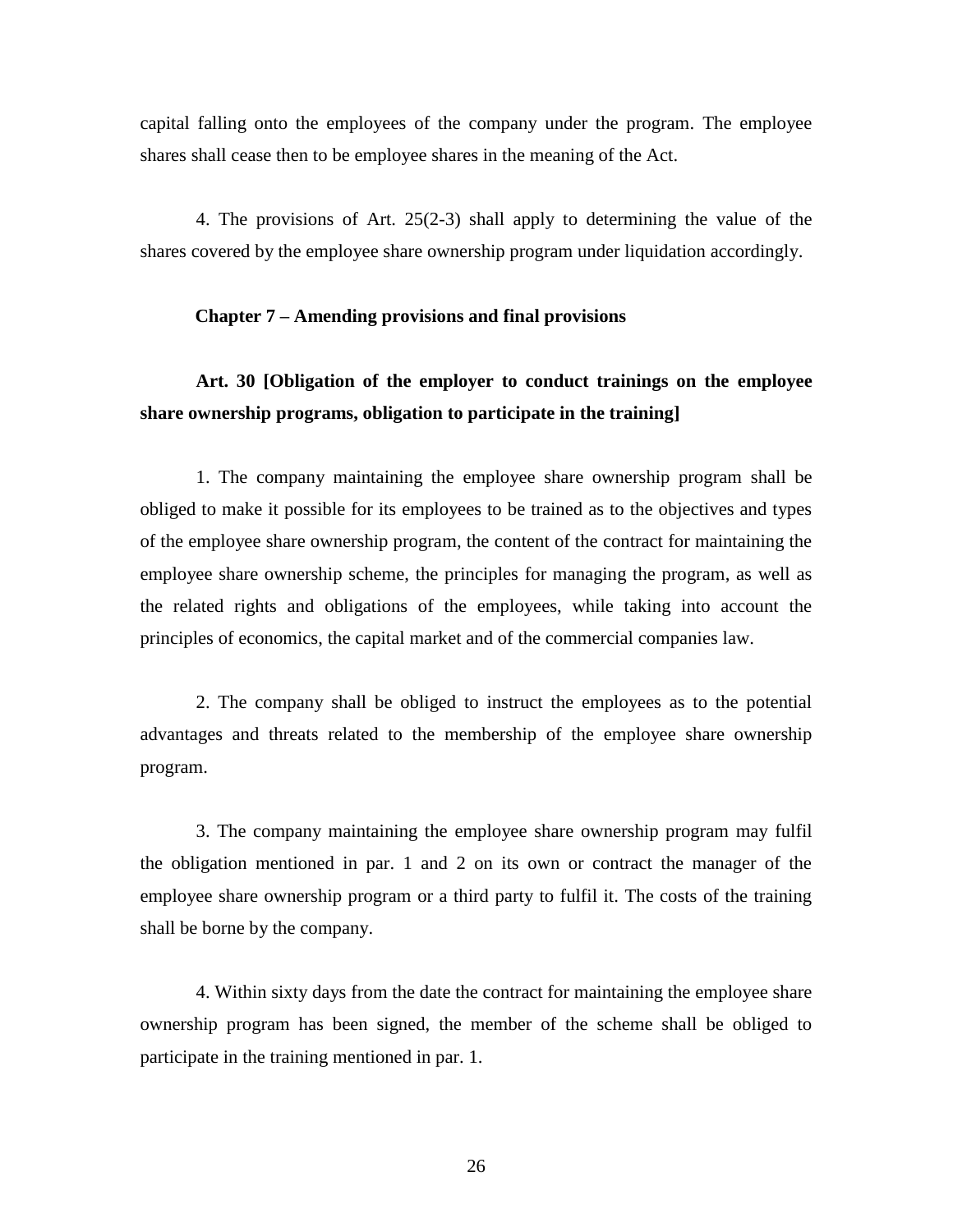#### **Art. 31 [Exemptions from the social insurance contributions]**

The revenues of the employees from the membership of the employee share ownership program shall not be subject to social insurance contributions.

#### **Art. 32 [Amending the PIT Act]**

To the Act of 26 July 1991 on the Personal Income Tax (uniform text: Journal of Laws of 2016, item 2032, as amended), the following amendments shall be made:

1) in Art. 21(1), point 144 shall be added with the following wording:

"144) the incomes (revenues) from dividends and other revenues from the participation in the profits of the company the shares or stocks of which have been taken up or acquired by the eligible employee under the employee share ownership program introduced on the basis of the provisions of the Act of .... on the employee share ownership programs (Journal of Laws of ...., item ....) [*excluding the revenues from the disposal of the shares or stocks*]; the tax allowance mentioned in the first sentence may be used provided that the incomes are allocated for taking up new shares or stocks in the same company and the eligible employee has not violated the provisions of the Act of .... on the employee share ownership programs (Journal of Laws of ...., item ....), in particular the provisions on the disposal of shares or stocks under the principles specified in the Act";

2) in Art. 21, par. 37 shall be added with the following wording:

"37. Shall the employment relationship expire between the employer and the eligible employee being the owner of the employee shares or stocks taken up or acquired under the employee share ownership program introduced on the basis of the provisions of the Act of .... on the employee share ownership programs (Journal of Laws of ...., item ....), irrespective of the mode and reason for terminating the employment relationship, excluding the expiry of the employment relationship of the employee fulfilling the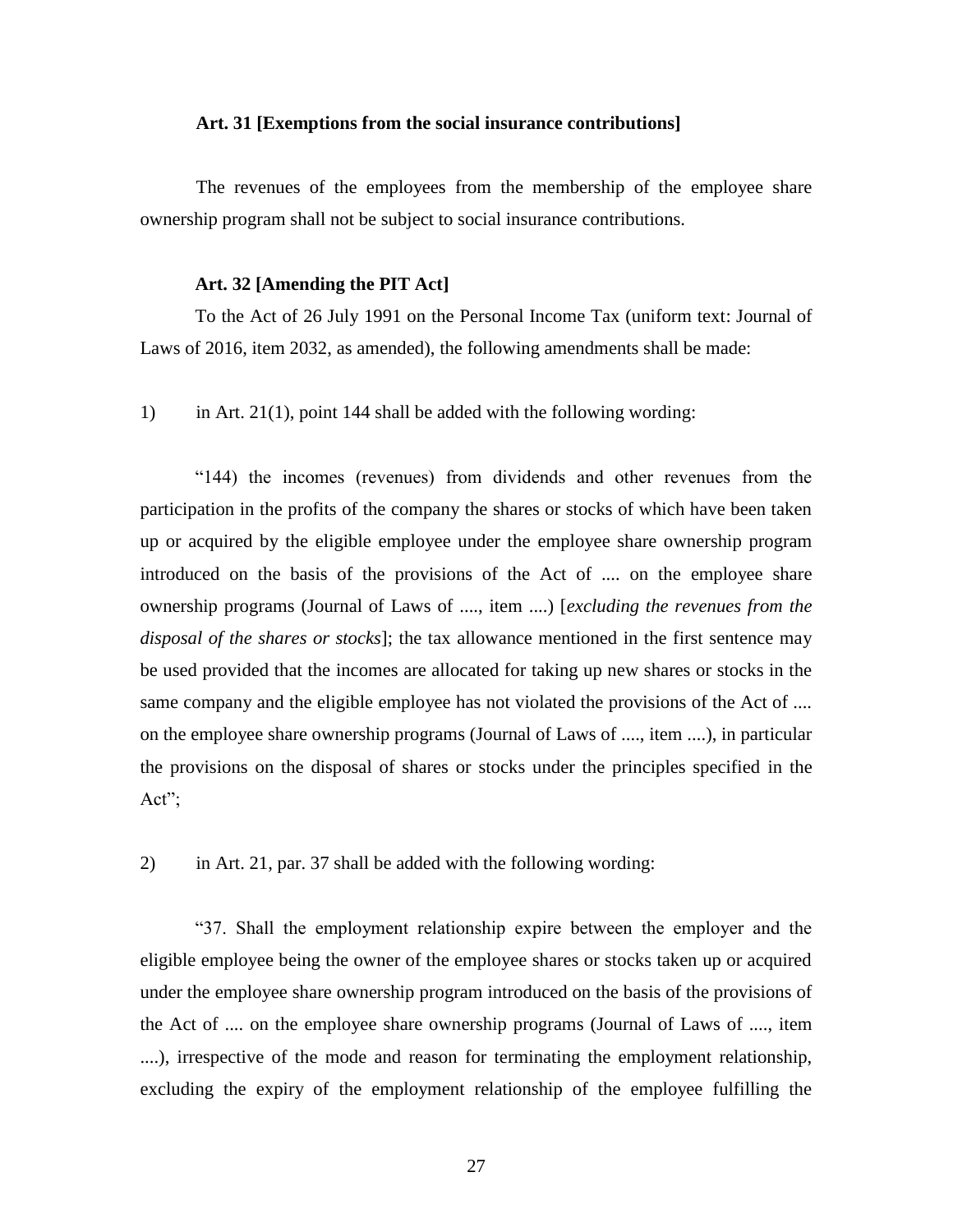conditions giving the right to receive a disability allowance or a pension due to the retirement of the employee, the allowance mentioned in par. 1 point 144) shall not apply to the revenues received by the employee after the expiry of the employment relationship.

3) in Art. 24, par. 11a and par. 11b shall be added with the following wording:

"11a. The incomes (revenues) received by the eligible employees in relation to the financing of the taking up or acquisition of the shares or stocks in the employee share ownership program introduced on the basis of the provisions of the Act of .... on the employee share ownership programs (Journal of Laws of ...., item ....) shall not be taxable."

"11b. The provision of par. 11a shall apply provided that the eligible employee follows the employee share ownership program under the which the employee has acquired or taken up the shares or stocks, as mentioned in this provision; in particular, shall the eligible employee dispose of the shares or stocks in violation of the principles of the employee share ownership program, that shall trigger a tax obligation on the incomes (revenues) mentioned in par. 11a."

### **Art. 33 [Amending the CIT Act]**

In Art. 15 of the Act of 15 February 1992 on the Corporate Income Tax (uniform text: Journal of Laws of 2016, item 1888, as amended), par. 1zd shall be added with the following wording:

"1z. For the employer which has implemented the employee share ownership scheme mentioned in the Act of .... on the employee share ownership programs (Journal of Laws of ...., item ....), the taxable costs shall consist of the expenditures incurred for preparing and implementing the employee share ownership program, in particular the expenditures for financing the taking up or acquisition of the shares or stocks under the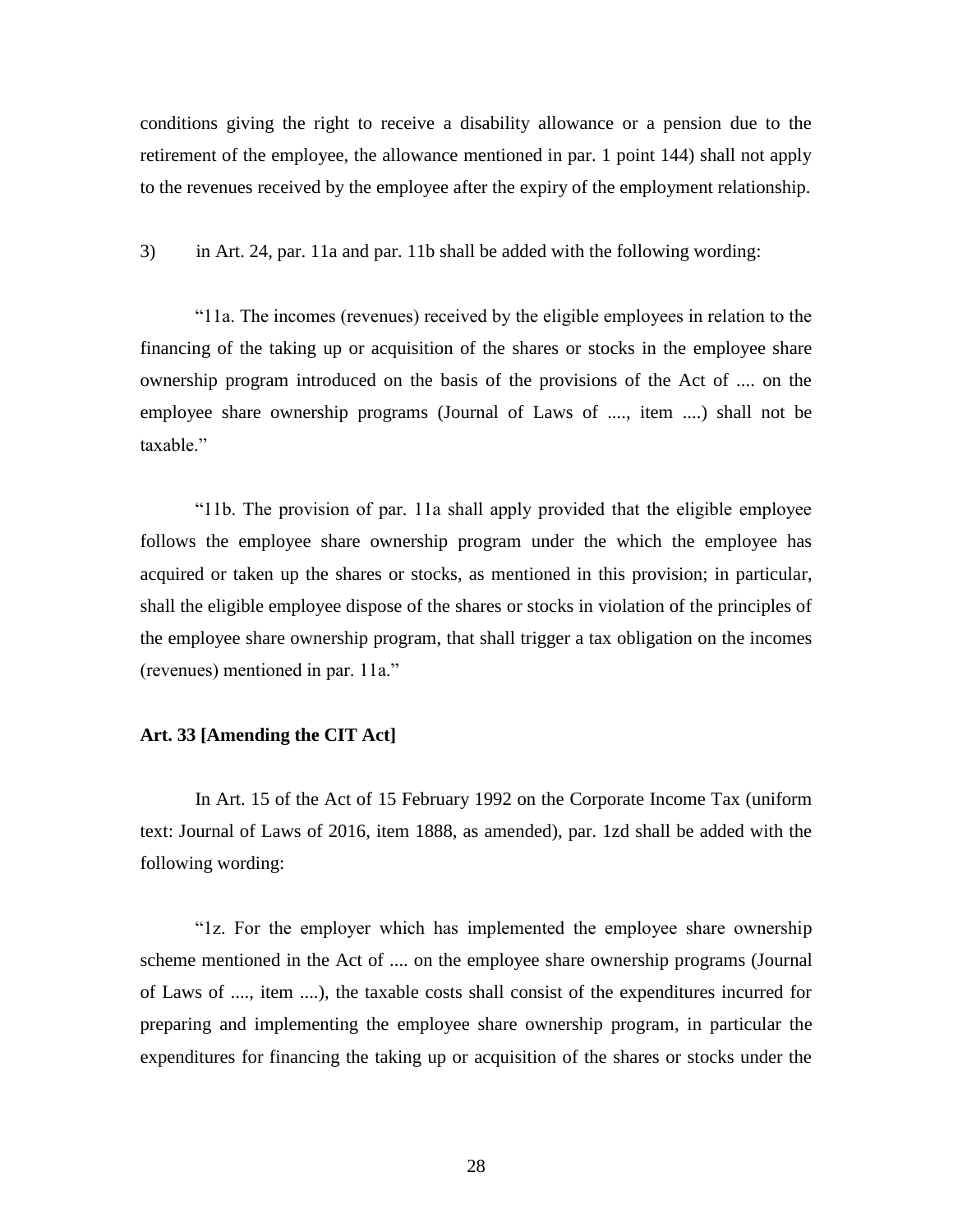employee share ownership program introduced on the basis of the provisions of the Act of .... on the employee share ownership programs (Journal of Laws of ...., item ....)".

### **Art. 34 [Amending the Act on the tax on civil-law transactions]**

To the Act of 9 September 2000 on the tax on civil-law transactions (uniform text: Journal of Laws of 2016, item 223, as amended), the following amendments shall be made:

1) In Art. 9, point 9c shall be added with the following wording:

"9c. The sale of the shares or stocks to the eligible employees under the employee share ownership program, as mentioned in the Act of .... on the employee share ownership programs (Journal of Laws of ...., item ....), as well as the eligible employee's sale or conversion of the shares or stocks taken up or acquired by the eligible employees provided that the acts are done in accordance with the provisions of the Act of .... on the employee share ownership programs (Journal of Laws of ...., item ....)".

2) In Art. 9 point 10, letter j) shall be added with the following wording:

"j) by the employer to the eligible employee in relation to the financing of the taking up or acquisition of the shares or stocks under the employee share ownership program in the meaning of the provisions of the Act of .... on the employee share ownership programs (Journal of Laws of ...., item ....)".

#### **Art. 35 [Amending the Accounting Act]**

In the Accounting Act of 29 September 1994 (uniform text: Journal of Laws of 2009, No. 152, item 1223, as amended), Art. 36b shall be added with the following wording: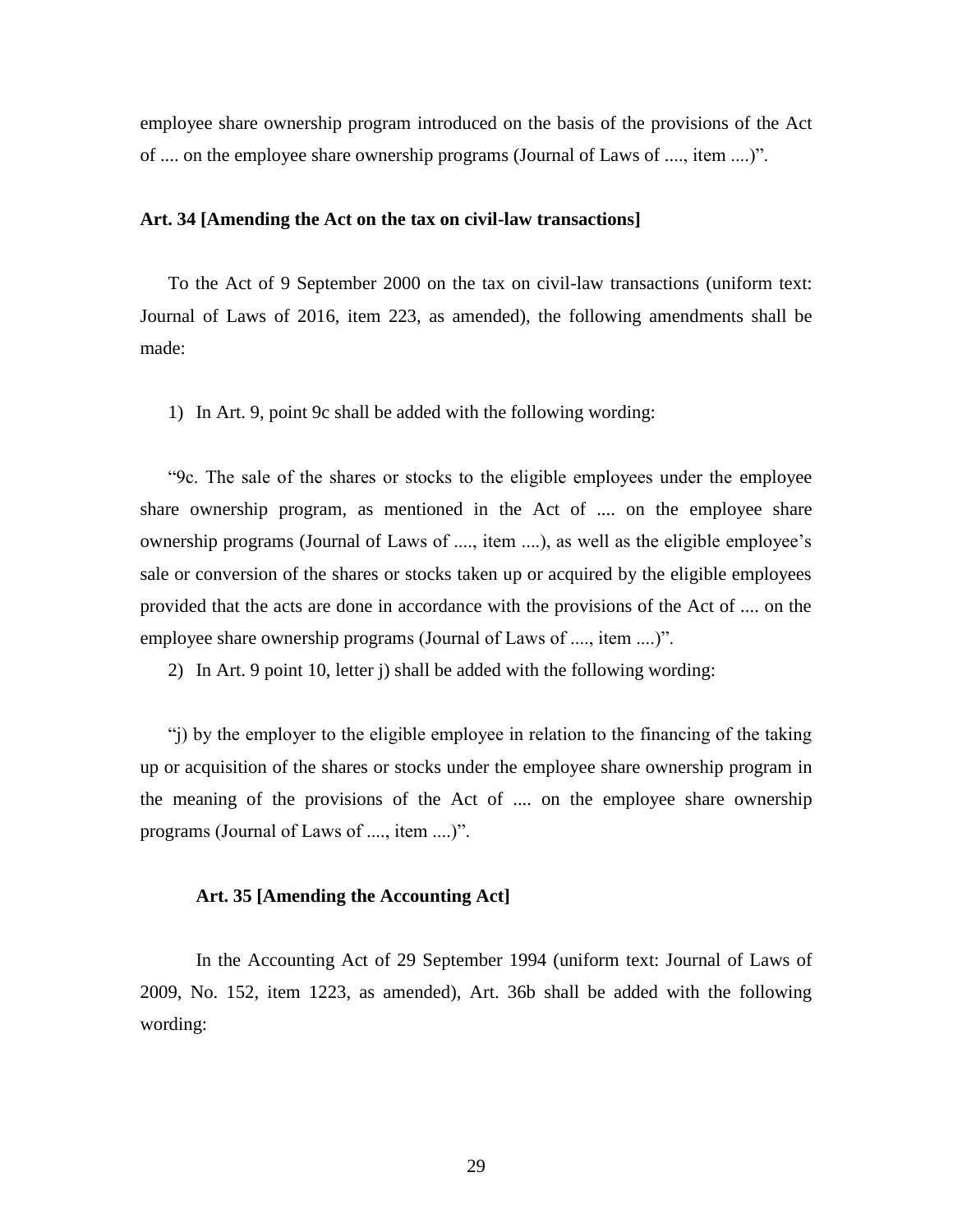"1. The transfer of the capital instruments of the unit to the entities or persons (including to the employees) providing the unit with deliveries, rendering services or performing work, shall be recorded in the accounting books of the unit as payments in the form of the capital instruments, unless the transfer clearly results from other premises than the payment for the delivery, services or work.

2. The unit shall record the value of the deliveries, services or work purchased under the payment transaction in the form of capital instruments when it receives the deliveries, services or work, however not later than the time the right to take up the capital instruments is granted to the entities or persons (including to the employees).

3. The unit shall record the deliveries, services or work purchased under the payment transaction in the form of capital instruments at the market value of the deliveries, services or work, irrespective of the value of the capital instruments of the unit which have been issued in exchange for the deliveries, services or work.

4. The unit shall record the capital instruments issued under the payment transaction for the deliveries, services or work in equity at the market value of the received deliveries, services or work, irrespective of the value at which the instruments have been issued.

5. The difference between the market value of the deliveries, services or work purchased under the payment transaction in the form of capital instruments and the lower value of the capital instruments at which they have been issued shall be recorded as a deduction of the profits or an increase of the losses from preceding years.

6. Shall it be impossible to establish reliably the market value of the payments received in the form of capital instruments for the deliveries, services and work, the market value of the received capital instruments shall be deemed their market value. With regard to the transactions with employees or other persons rendering similar services, the unit shall measure the fair value of the received services by referring to the fair value of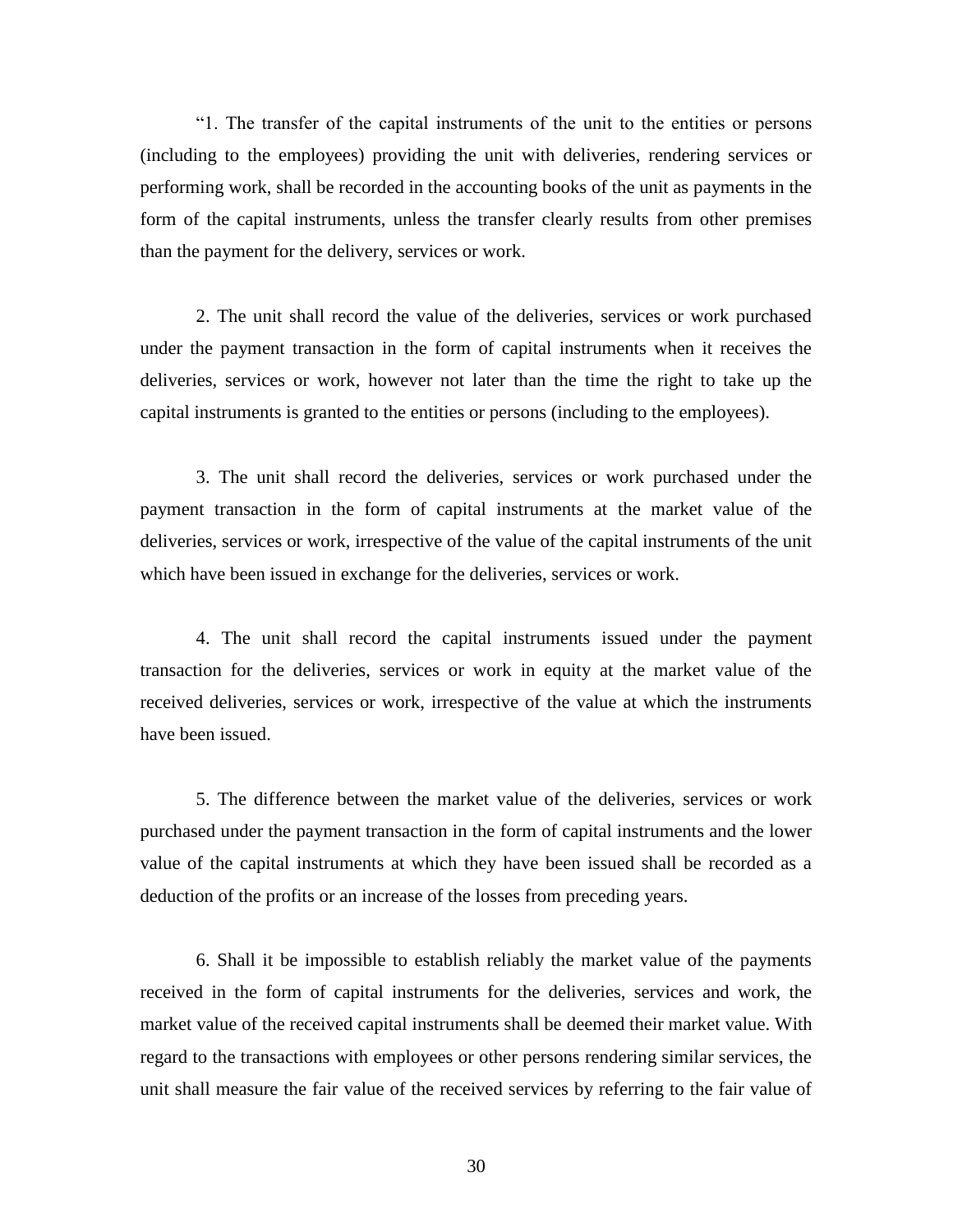the granted capital instruments. This shall result from the fact that it is usually impossible to estimate reliably the fair value of the performed work and/or the received services.

7. Shall the deliveries, services or work received or purchased under the payment transaction in the form of capital instruments not qualify to be recorded as assets, the unit shall record them as costs.

8. The provisions of par. 1-7 shall apply to the units the financial statements of which shall be audited by the chartered certified accountant in accordance with the Act or other provisions.

9. The unit shall disclose the information which will make it possible for the users of the financial instruments to understand the impact of the payment transaction in the form of capital instruments on the profit or loss of the unit in the respective period and on its financial situation.

#### **Art. 36 [Amending the Act on trading in financial instruments]**

To the Act of 25 July 2005 on trading in financial instruments (uniform text: Journal of Laws of 2014, item 94, as amended), the following amendments shall be made:

1) in Art. 1, par. 2 shall have the following wording:

"2. The provisions of the Act shall not apply to:

1) bills of exchange and promissory notes in the meaning of the law on the bills of exchange and promissory notes,

2) employee shares in the meaning of the Act of .... on the employee share ownership programs (Journal of Laws of ...., item ....), excluding the provisions of Art. 69-131",

2) in Art. 69(2), the new point 9 shall be added with the following wording: